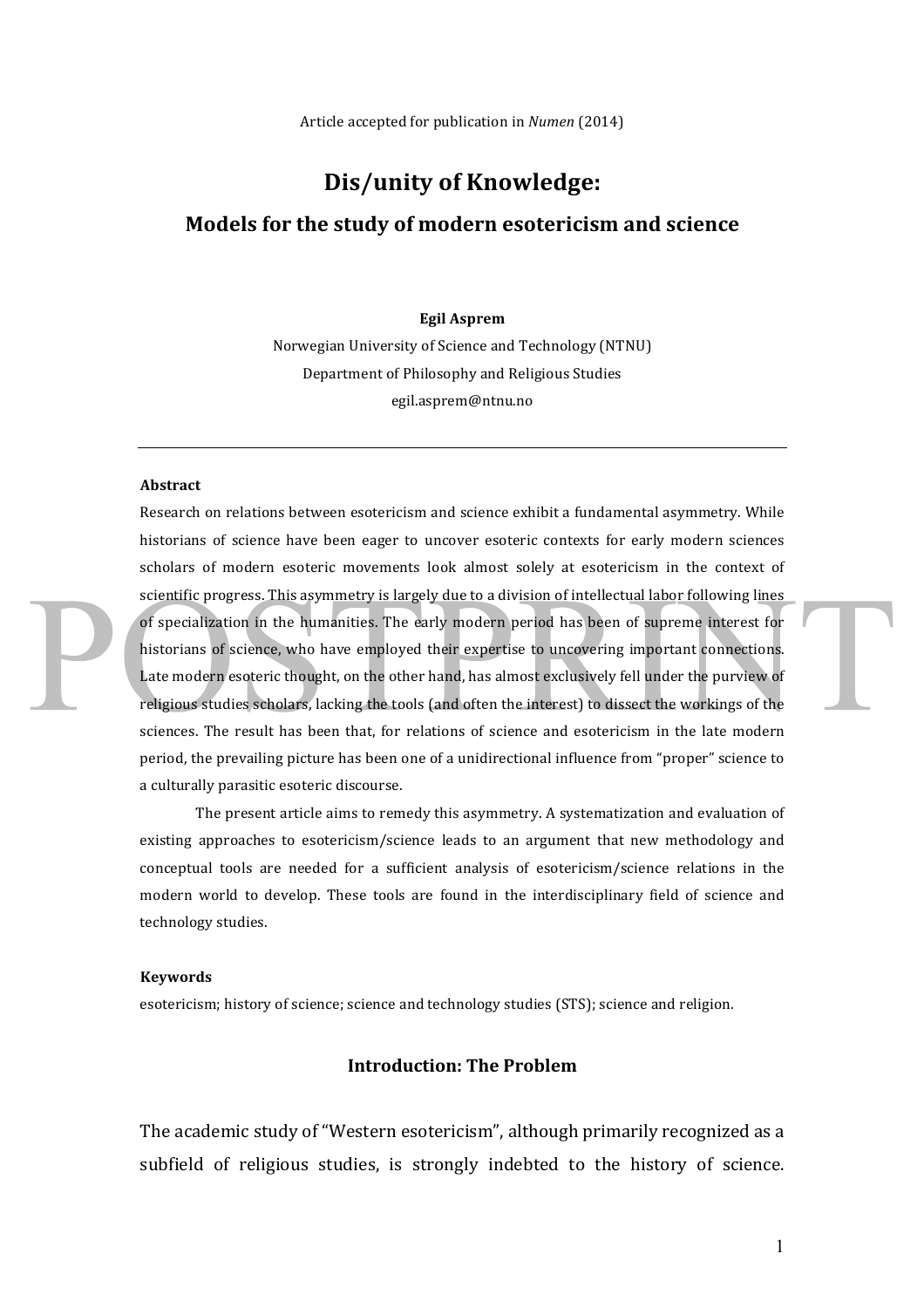Frances Yates' (1964) now largely rejected thesis that the scientific revolution was spawned by a "Hermetic" revival attracted much attention in the 1960s and  $1970s<sup>1</sup>$  It also provided what has been called the first "paradigm" for research on esotericism (Hanegraaff 2001). According to this paradigm, the scholarly value of esoteric thought hinged on its status as a "progressive" impulse in the Renaissance, pointing towards science, humanism, and religious reform.

In keeping with this assumption, the relation of esotericism to science has mainly been of interest to specialists of early modern intellectual culture, presenting "esoteric" knowledge systems and practices as a valuable context for the scientific revolution. I shall argue that an unfortunate and most likely unforeseen consequence of this focus has been the *preclusion* of more nuanced analyses of esotericism/science relations in the modern and contemporary periods. Following a "Whiggish" narrative, esotericism's only relevant relation to modern science is as a cluster of "proto-sciences" that later informed or developed into *proper* science. When the transition had taken place (sometime during the Enlightenment), the only role left for esoteric cultural systems is as antique curiosa that only misguided "pseudoscientists" would continue to take seriously. Thus, when scholars (typically in religious studies) view the relation of esotericism and science in the modern period, the relation of text and context has been turned around: the conceptual innovations of modern science now provide a context for the choice of metaphors and rhetorical strategies for modern esotericists (e.g. Hammer 2001:201-330). Modern esotericism is, in short, parasitic on the cultural system for which it once provided valuable intellectual resources.

Yet, historical evidence reveals a much more complex picture. Long after the Enlightenment, attempts to synthesize esoteric and scientific knowledge has been carried out not *only* by "fringe-science" amateurs or occultist obscurantists lacking a proper understanding of modern science, but by cutting-edge professional scientists as well. Examples from the  $19<sup>th</sup>$  and  $20<sup>th</sup>$  centuries are numerous. The development of a metaphysics and theology of ether in the context of Victorian physics was pioneered by physicists such as Balfour Stuart,

 $<sup>1</sup>$  In fact, it was heavily contested by historians of science and specialists of the Italian renaissance</sup> from the beginning, and increasingly since the early 1970s. See especially Debus 1964; Hesse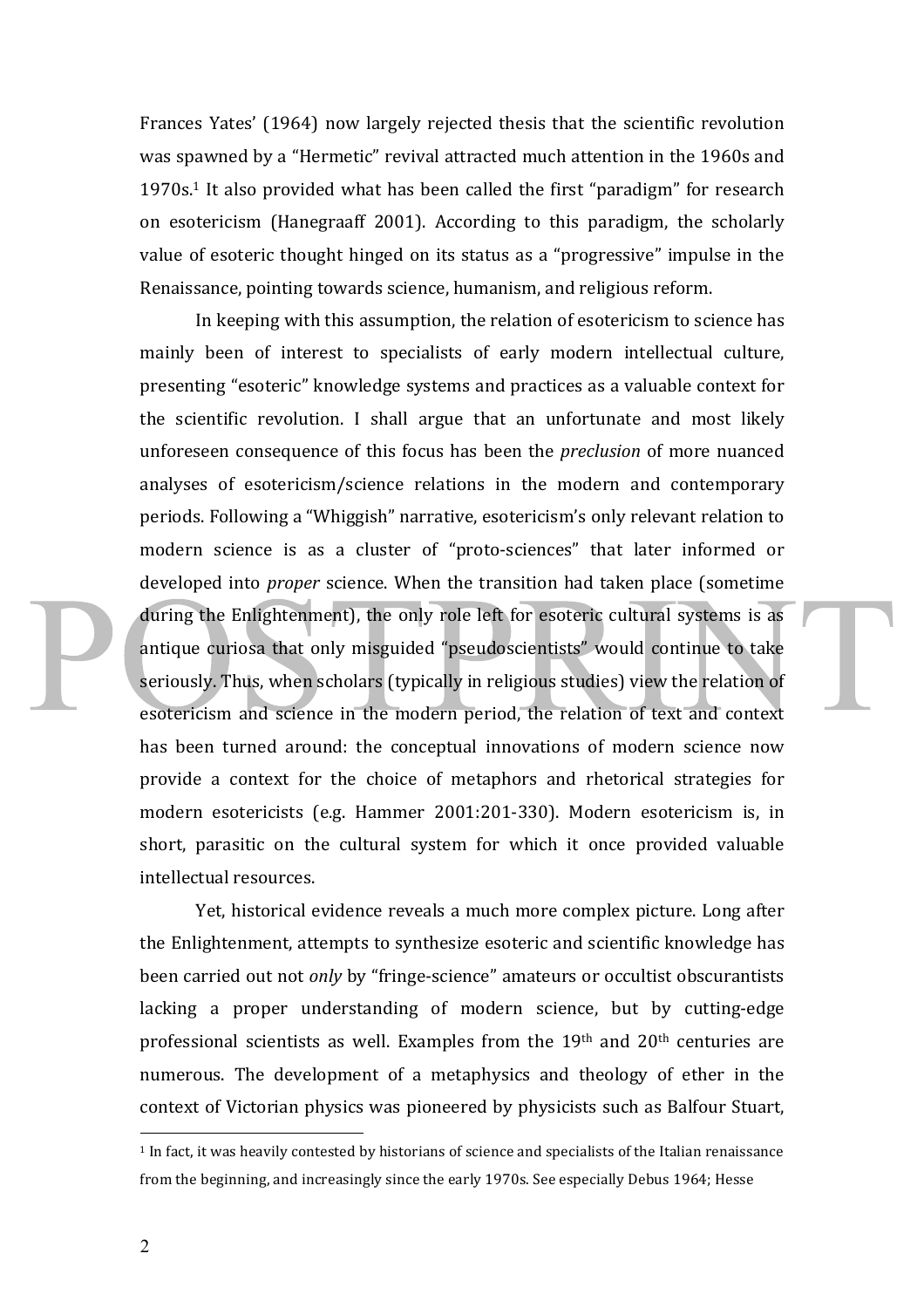P. G. Taite, George Johnston Stoney and others, culminating in the works of Sir Oliver Lodge (cf. Grean Raia 2005; Asprem 2011; 2013:206-224). The entire current of "psychical research", emerging as the scientific wing of late-Victorian spiritualism, owes its prestige and success to the active participation of celebrated scientists such as Lodge, Sir William Crookes, Nobel prize winner Charles Richet, not to mention William James – who at the end of his life remained convinced that the psychology of the future would look a lot like the highly Romantic (and esoteric) system developed by classicist and psychical researcher Frederic Myers (cf. Asprem 2010; 2013:224-232, 322-332; Taves 2003; Kripal 2010:36-91). The list goes on. The old vitalism controversy returns in the discipline of biology in semi-regular intervals, and is typically spearheaded by a biologist with an esoteric bent: from Hans Driesch (1908) at the beginning of the  $20<sup>th</sup>$  century to Rupert Sheldrake (1981) at its close. Even the well-known phenomenon of "quantum mysticism" has its origin with the first generation of quantum physicists; more precisely in the amateur philosophizing, spiritual searching and popularization strategies of men such as Werner Heisenberg, Niels Bohr, Pascual Jordan, Wolfgang Pauli, Erwin Schrödinger, James Jeans, and Arthur Eddington (cf. Forman 1971; Asprem 2013:260-281). This new esoteric trend, too, continued among professional physicists in the post-war period, such as John Wheeler, David Bohm, and the UC Berkeley group calling itself the "Fundamental Fysiks Group" (Kaiser 2011). Indeed, most contributors to the "New Age science" discourse  $-$  from Fritjof Capra to Amit Goswami  $-$  appear to have legitimate PhD degrees. While these degrees are certainly put on display as part of discursive strategies for seeking scientific legitimacy, the fact remains that those who produce the New Age science discourse are not coming from some pseudoscientific margin far removed from the world of academia, but straight out of our best institutions of higher education. Scientific parapsychology, psychedelics research, certain segments of complexity theory, and the emerging transhumanist movement may stand as other examples of discourses that tend to blend science with esoteric ideas while being shaped *within* the confines of the professional research university, and funded through the regular channels. This is a phenomenon that deserves much closer attention than is typically given.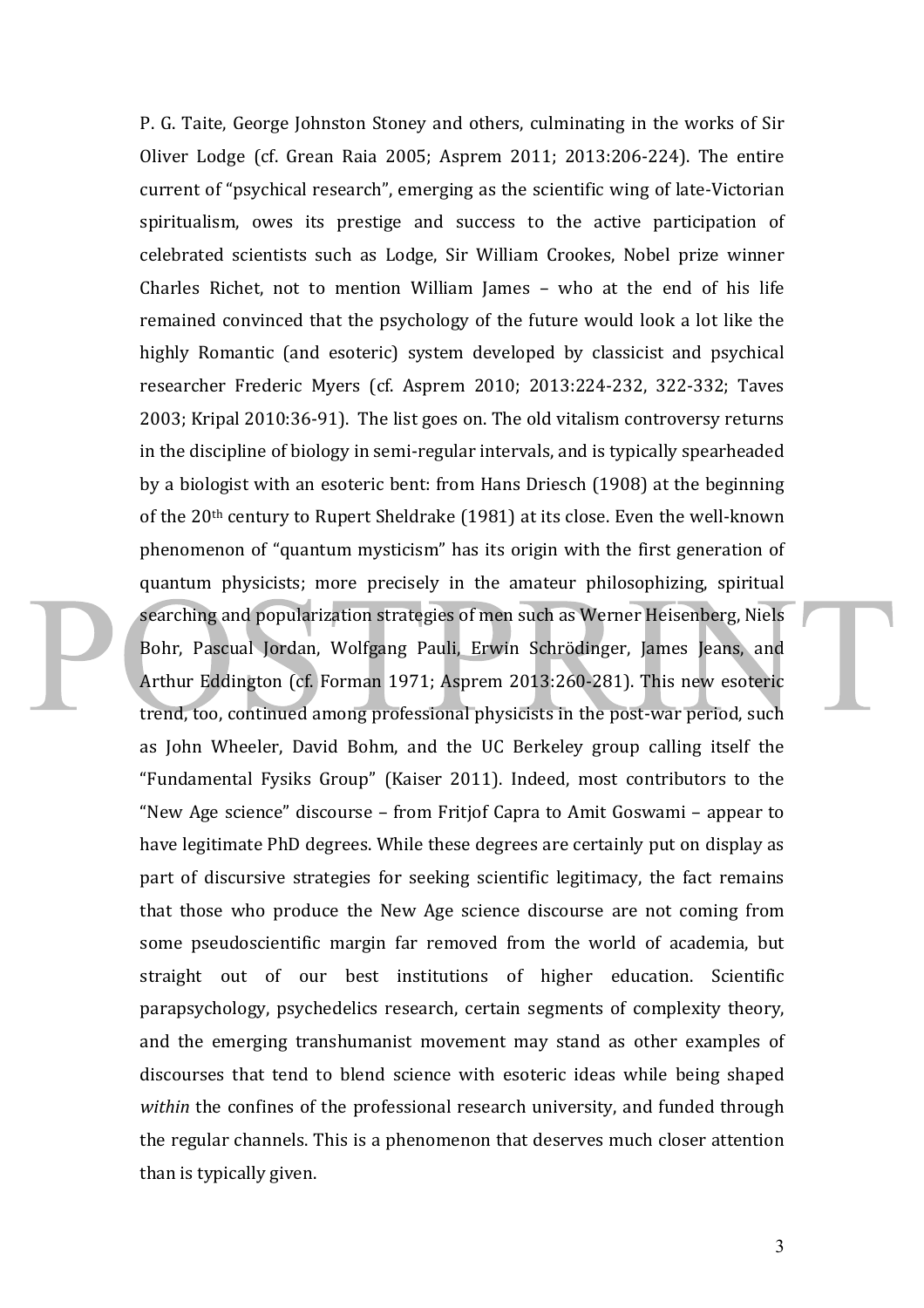The purpose of this article is to move towards an analytical framework that is able to examine the complex relations that still obtain between esotericism and science. It starts from the recognition that current models are incomplete: the religious studies "standard model" (see e.g. Hammer and Lewis 2010) remains crucial for understanding how heterodox religious systems respond to modern science, but, I shall argue, it also leaves the intriguing continuum with "real" scientific practice untouched.

The first part of the present article will serve as a critical and systematic *Stand der Forschung*, aimed at filtering valuable from less valuable approaches in the study of modern esotericism/science. Focus is turned to the way that different ways of defining both "esotericism" and "science" contribute to a bewildering array of models for understanding the relation between these two terms. The overview crosses disciplinary boundaries as it includes work in religious studies, sociology, and intellectual history. I will argue that religious studies and esotericism research can benefit from a closer dialogue with science and technology studies (STS). This interdisciplinary approach can help us uncover new insights about the relation between esotericism and science in the modern and contemporary periods, and generate new research questions. The objective of the research review is to show that such an approach can incorporate the most valuable aspects of previous research, while ameliorating deficits. 

### **Clarifying Concepts**

The liberal use of both key terms has led to a fundamental conceptual confusion confronting the study of relations between esotericism and science. In the present section I will sketch a few common definitional strategies, which may be combined in various ways to produce quite diverging models for framing esotericism/science relations. Let us begin with that conspicuous noun "esotericism".

#### **Two Modalities of "Esotericism"**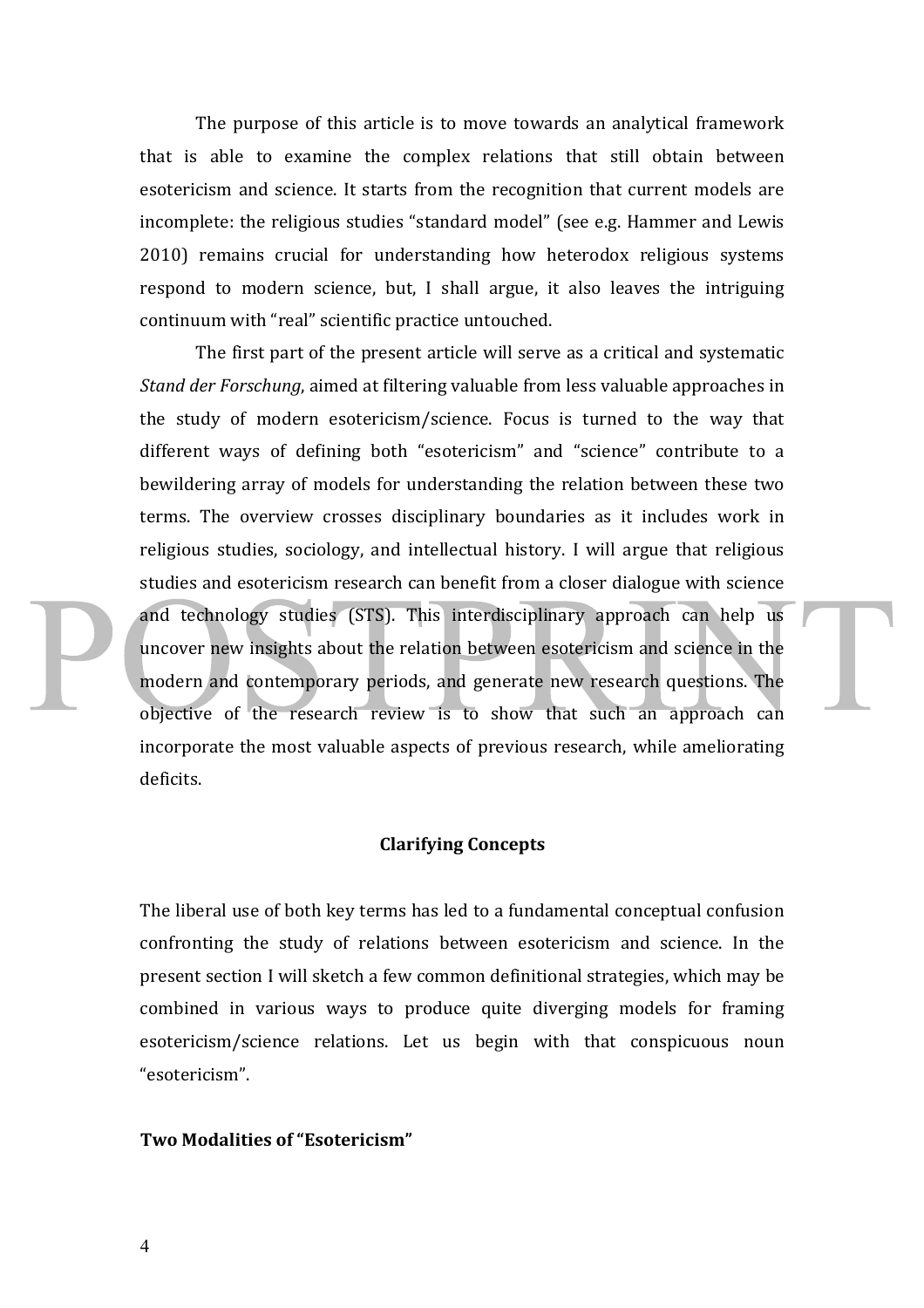The concept of esotericism has been the object of thorough and repeated scholarly dissection. While there is currently a sense of reconciliation in a flexible interdisciplinary paradigm of "Esotericism 3.0" (Hanegraaff 2012b), there are still important differences to be found. I will not engage in a finegrained discussion of the nuances of prevailing definitions here; it will suffice to make a broad distinction between two main strands of theorizing, departing from diverging scholarly intuitions.<sup>2</sup> These strategies may be described respectively as *historical* and *typological* (cf. Hammer 2004).

#### *1) Esotericism as historical current(s)*

The recent institutionalization of esotericism research has largely been driven by an intuition that esotericism is a particular *historical* phenomenon, emerging in response to specific historical conditions. Historians may disagree on the temporal and geographical scope of the field as well as the precise parameters for delimiting it (e.g. cf. Faivre 1994 and von Stuckrad 2010), but they will tend to focus on a cluster of related currents, texts, ideas, groups, and practices associated with Hermetic, Neoplatonic, magical, Kabbalistic, and pagan discourses that gained currency during the Italian and later North-European renaissance (cf. Hanegraaff 2012a).

Historical approaches of this type may still make a number of different choices about where to put emphasis. For instance, one might choose to focus on the ideas, concepts, worldviews, and practices associated with esotericism, or on the people and social milieus that created them  $-$  e.g., a content-driven "history of ideas" versus a sociologically informed contextualizing "intellectual history". One might look for *longue durée* in Western cultural history (e.g. the fascination with secrecy, magic, and correspondence-thinking), write thoroughly historicized studies of specific esoteric spokespersons in their immediate contexts, or trace the gradual or sudden changes in idea complexes over time. The historian might attempt an "archaeology" of epistemes,<sup>3</sup> or a "genealogy" of

<sup>&</sup>lt;sup>2</sup> For major contributions to, and overviews of, definitions of esotericism, see e.g. Faivre 1994:10-15; Hanegraaff 2008, 2012a:355-379, 2012b, 2013; von Stuckrad 2005, 2008a, 2010; Bergunder 2010. 

<sup>&</sup>lt;sup>3</sup> E.g. Tomlinson 1994; von Stuckrad 2010.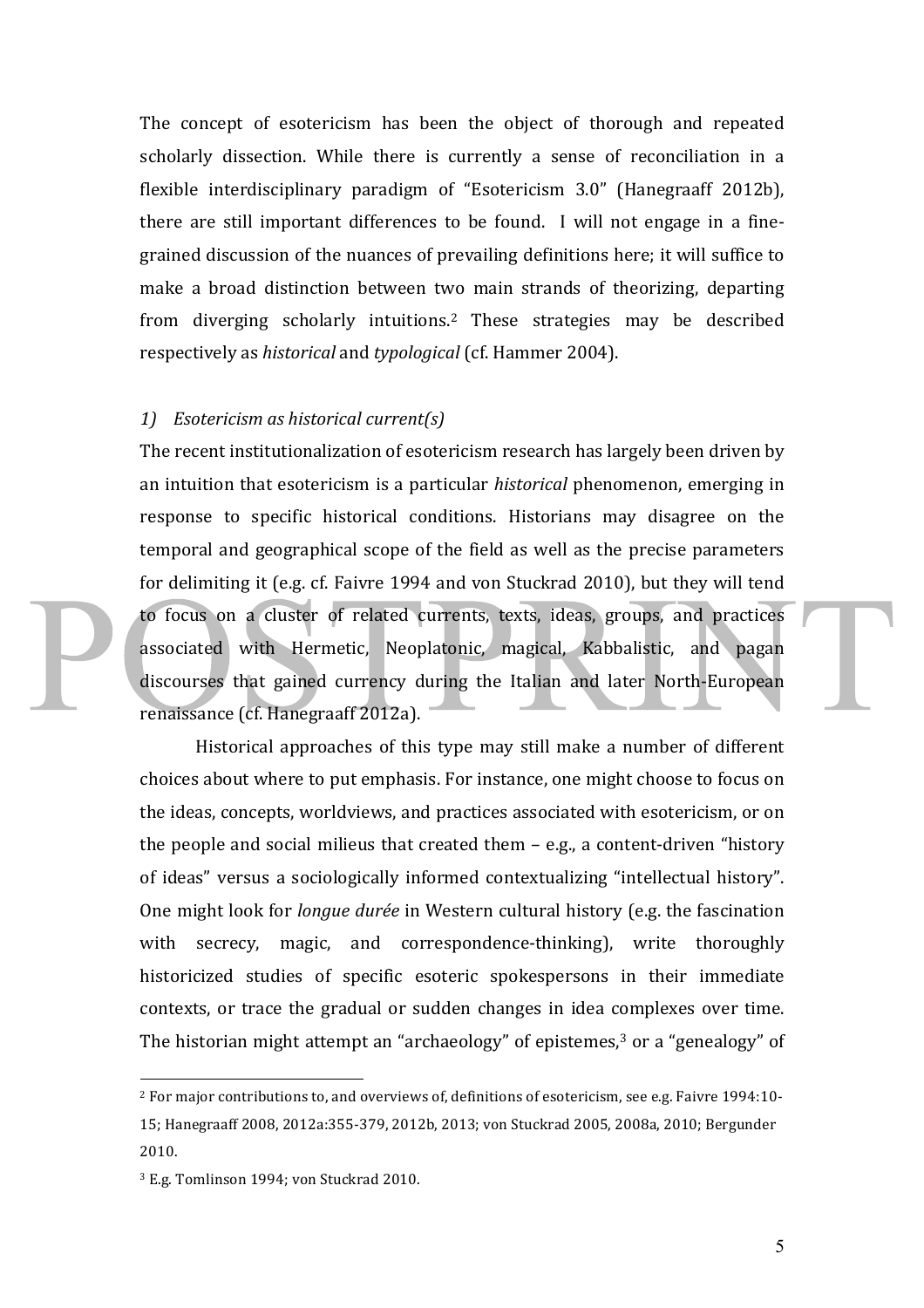concepts.<sup>4</sup> These possibilities have all been tried, and attest to the multiplicity of historical approaches to esotericism.

#### *2) Esotericism as "type"*

Besides historical conceptualizations, a *typological* intuition regarding esotericism is also widespread. Found primarily among sociologically oriented scholars (e.g. Tiryakian ed. 1974; Urban 1997, 1998; cf. Hammer 2004), typological constructs see esotericism as a universalizable (ideal-)type of knowledge and/or religious praxis, typically connected with epistemic strategies that involve secrecy, *gnosis*, and claims to higher or absolute knowledge (e.g. von Stuckrad 2005, 2010). This concept, now seen as a second order analytical category rather than the descriptor of a specific historical phenomenon, permits universalisms of various sorts, from positing an esoteric "cognitive style", to recognizing specific strategies for producing and legitimating knowledge claims, whether by a rhetoric of secrecy or an appeal to privileged knowledge of higher worlds. *Tokens* of this type may in principle be found anywhere; the scholar who follows a typological definition may recognize an "esoteric" dimension in cultural systems that are otherwise geographically and historically separated.<sup>5</sup>

### **"Science" as an Analytic Category**

A similar ambiguity exists in the historiography of science. Again, this is not the place to enter a long-winded discussion of all philosophical nuances in shifting definitions of science that have been produced since the Enlightenment. We should, however, mention one central problem that has a bearing on the present agenda, namely the question of the *autonomy* of science relative to social, cultural or economic factors.

Historians and philosophers of science have been divided into an *internalist* and an *externalist* camp with regards to the autonomy of scientific activity. Internalists tend to look at science in terms of rationality, methodology,

 $4$  This is, arguably, the motivation of Hanegraaff 2012a.

<sup>&</sup>lt;sup>5</sup> See, e.g., Hugh Urban's analyses of secrecy in contexts as diverse as South Indian tantra, French Freemasonry, Scientology, and neo-conservative politics (Urban 1997, 1998, 2005, 2006). Also cf. von Stuckrad 2010.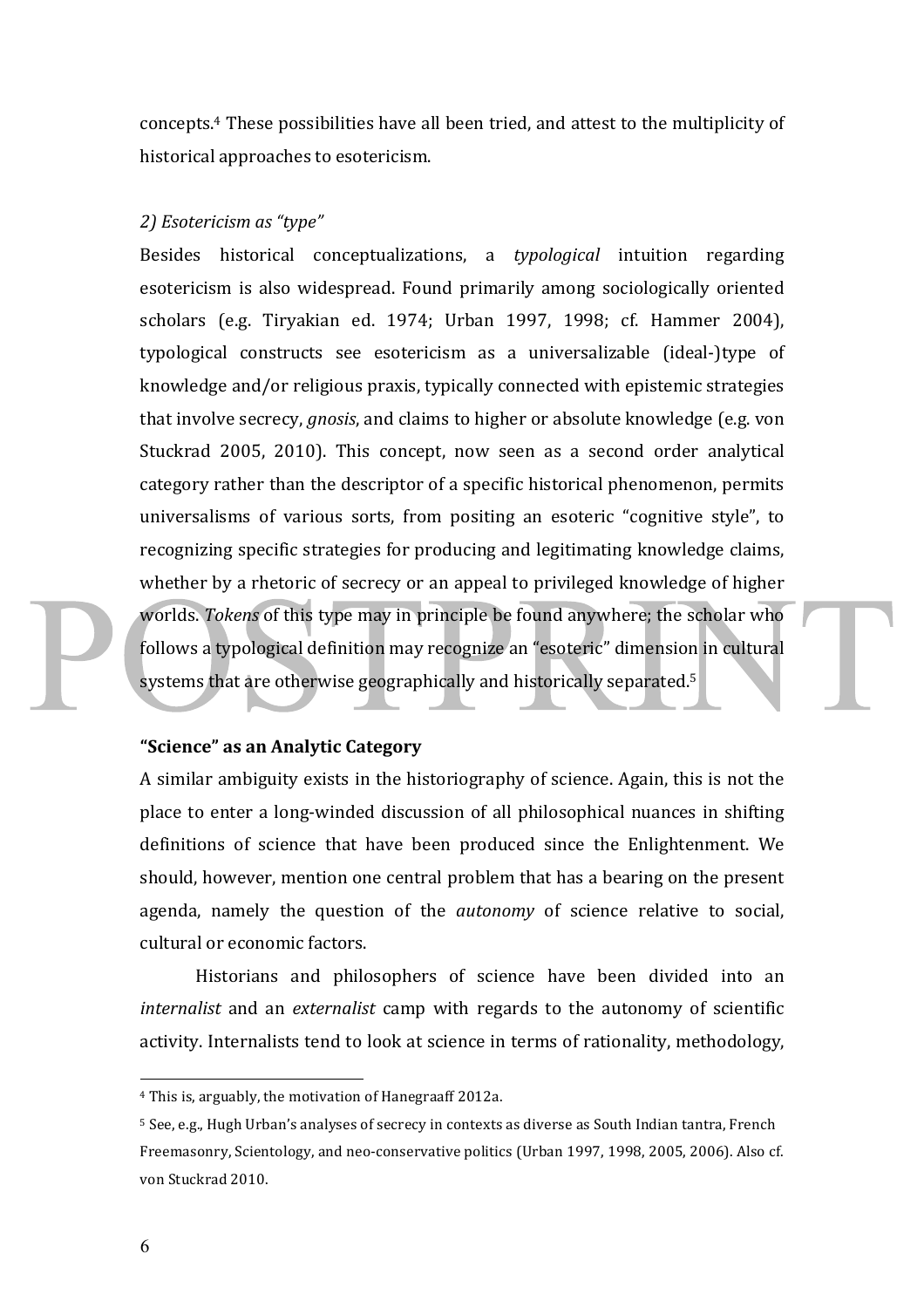justification and so forth – the "internal workings" of science, its "rational core", its "essence", and have attempted to stipulate rational demarcation criteria. Science is thus seen as an autonomous truth-finding activity: the knowledge it produces is derived from the nature of things by way of the methods that it deploys. This view was common among philosophers in the first half of the  $20<sup>th</sup>$ century, most notably in Vienna circle logical positivism and its heirs (e.g. Popper 1959), and in the first generation of self-conscious historians of science, including the founder of *Isis*, George Sarton (e.g. Sarton 1924). By contrast, externalists insist on seeing science in context and tracing its dependence on cultural and social factors. Externalism won terrain from Kuhn (1962) onwards, although it must be recognized that the most excessive forms thereof have less to do with Kuhn's own ideas than with the *reception* of those ideas among certain sociologists and historians of science.<sup>6</sup> On the externalist view, science loses some or all of its autonomy. Weak forms of externalism might point to the importance of various non-scientific contexts as *resources*, informing, shaping or supporting scientists in their pursuits and thus contributing to the production of scientific knowledge (e.g. Laudan 1977). This modest version merely holds that our (historical) picture of science is not *complete* without an investigation of cultural and social contexts. A somewhat stronger version states that the *worldviews* and *interpretations* extracted from scientific theories are framed by cultural suppositions and biases (e.g. Forman 1971, 1984). The "superstructure" of science is socio-culturally determined, but "rational" autonomy may still be preserved for its inner workings. In the strongest sense, science is completely *determined* by non-scientific factors.<sup>7</sup>

Both internalist and externalist views are found in studies relating science to esotericism. As I will venture to show, an internalist view of science is typically assumed in approaches that see (early-modern) esotericism as protoscience, and in studies where modern esoteric systems are seen as parasitic on "real science". By contrast, I argue that a mildly *externalist* picture of science is a prerequisite for understanding the complex relations between esotericism and

<sup>6</sup> On this "radicalization of Kuhn", see e.g. Kitcher 1998, Hacking 1999, Zammito 2004.

 $7$  E.g. the so-called "Strong Programme" in the sociology of scientific knowledge (SSK), associated with Barry Barnes and David Bloor. Also cf. the relativist program of Collins & Pinch 1982.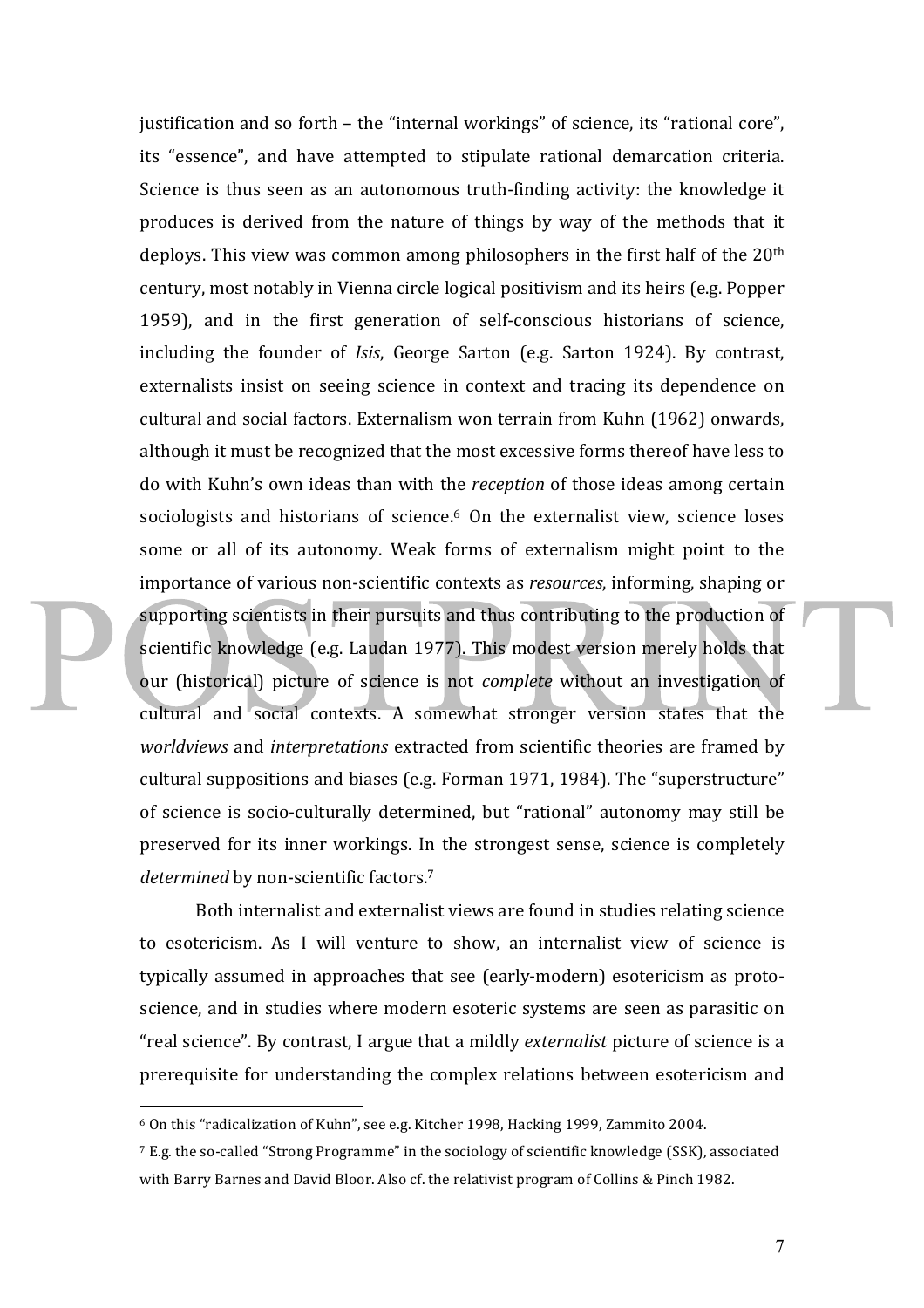science. To paraphrase Peter Galison  $(2008:112-113)$ , the focus of our inquiry should be not *whether*, but *how*, when, and to what *degree* "context" is important for understanding scientific production.

In the following subsections I describe three main perspectives on science, beyond the internalism/externalism debate, that are all found in the literature on esotericism and science. As will be seen, these lead to quite different questions being asked of that relation.

#### 1) *Science as a body of knowledge*

A common strategy for intellectual historians, especially specialists of the early modern period, is to define "science" as a *body* of knowledge. In this sense, science is an intellectual current, stretching back at least to the Renaissance era (with roots in Greek antiquity), which has produced specific knowledge about the natural world. A wide array of historical connections, correlations and transfers of ideas can be discerned under this model. One can focus on mentalities and systems of thought, or distinct concepts, theories, technologies, and worldviews. When we enter the modern period, "scientific knowledge" will be seen as constituting a wide pool of concepts, theories and models, from electromagnetism and evolutionary biology, to particle- and high-energy physics, relativity theory, and quantum mechanics. Long-term controversies between clusters of ideas or philosophical positions may also be the focus, such as idealism vs. materialism, transcendence vs. immanence, organicism vs. mechanism, or holism vs. reductionism. All of these possible themes have ramifications for attempts to bring esotericism into dialogue with "science" (see Asprem 2013:82-290).

#### 2) *Science as profession*

A quite different approach emerges if one chooses to focus on science as a profession. As professionals, "scientists" constitute a class of knowledgeproducing specialists embedded in specific institutional and social formations, and did not exist prior to the  $19<sup>th</sup>$  century (but cf. Lucier 2009). This approach makes it possible to distinguish the role and function of "modern science" from those of early modern natural philosophy on grounds of the social *organization*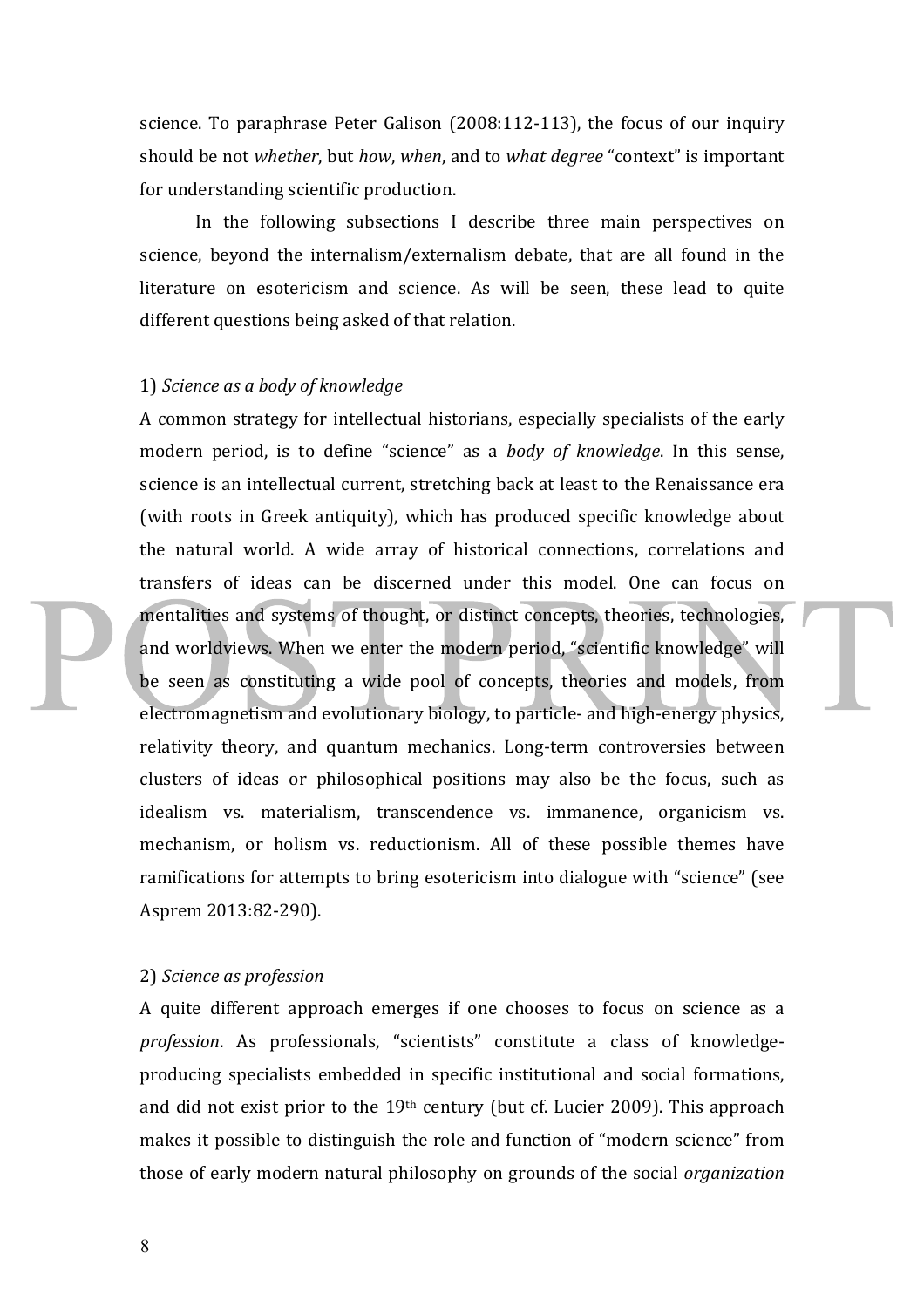of science, and the strategies employed in structuring, rearranging and situating science in society (e.g., Gieryn 1999). An important complex of issues in this respect is the social ascent of the scientific class in context of the modernization, industrialization and rationalization of post-Enlightenment societies.

Analyzing the rise of a professional class of scientists one should not neglect the associated *ideologies* of science: positivism in France, scientific materialism in Germany, and scientific naturalism in Great Britain (Olson 2008: Turner 1974). The public promotion of science in the  $19<sup>th</sup>$  century, through popular lectures, expositions, text books, and educational reforms, is framed as parts of a professionalization process that results from the struggles of an emerging class of knowledge specialists to emancipate itself from the grip of established hierarchies (e.g. religion and church), and to establish and advance its position in society (Turner 1993).

#### 3) *Science as method*

Thirdly, there is the notion of "the scientific method", common in philosophical demarcations and definitions of the presumed underlying unity of the sciences. This internalist understanding is common among scientific spokespersons and philosophers of science. Following Robert Merton's (1973) distinction, a focus on method implies looking at science as a *cognitive* system, as opposed *or* in addition to, its functions as a *social* system. Consequently, demarcation from other systems will be justified on epistemological grounds.

Conceptions of sound method have, however, also been subject to historical change. New methodologies have been invented in response to new problems and contexts of inquiry; the adoption and developments of statistical analyses and probability theory have, for instance, had drastic repercussions for methodology in a wide range of disciplines in the  $20<sup>th</sup>$  century (cf. Hacking 1975, 1990; Gigerenzer et al. 1990). The revisability of method itself has even prompted modern naturalist philosophers of science to declare the death of normative epistemology: "philosophy of science is philosophy enough" (Quine 1953:446; cf. Quine 1969).

Nevertheless, any analysis of science's relation to other cultural systems ought to take notice of the notion of method, even when coming from an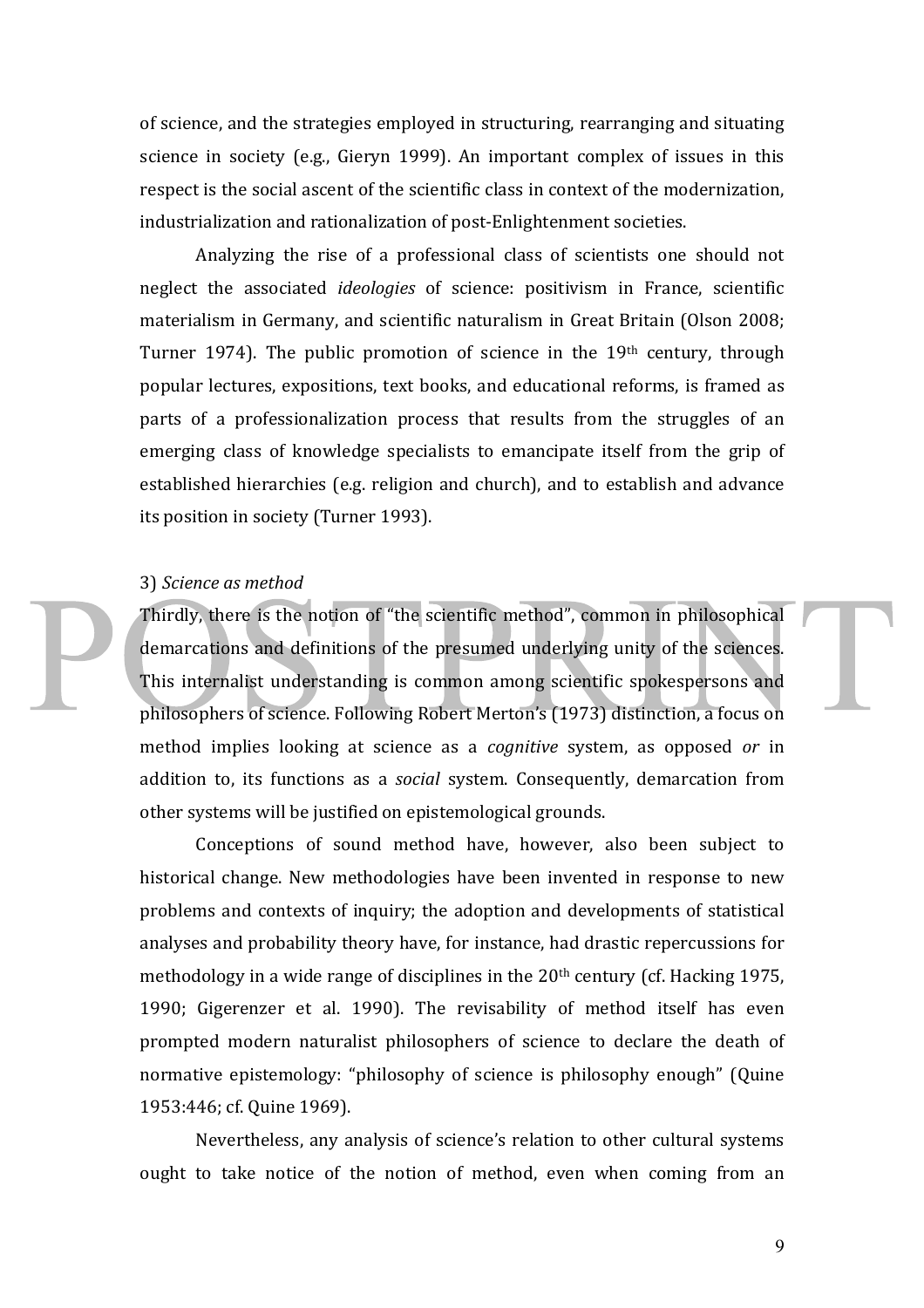externalist perspective. In addition to the cognitive function of method, there is also the question of how appeals to method are employed *discursively*: i.e., how may we frame appeals to method in terms of a broader rhetoric of rationality?

## **Framing Relations: Three Models**

Combinations of these definitional strategies give rise to a plethora of possible research projects. In the present section I will discuss the main models that have been employed (implicitly or explicitly) to frame esotericism/science relations in the past, and identify the definitional choices and commitments that underlie them. The agenda is to identify strengths and weaknesses for the study of modern and contemporary phenomena, leading to recommendations for future research.

On the most general level of analysis I recognize three classes of models that have been used to frame the relation between science and esotericism. From these we may distinguish a number of subclasses, or types of specific approaches. The three general classes are:

- 1) Continuity models
- 2) Conflict models
- 3) Exchange models

#### **Continuity models**

The continuity models are typically based on a historical approach to both science and esotericism. Both are seen as sets of concepts, theories, worldviews, and practices, and the claim is that there exists some significant historical or conceptual continuity between the two sets. Three types of continuity models may be distinguished, all of which have enjoyed some popularity in academic as well as public discourse:

- a) Esotericism in/as proto-science
- b) (Re-)enchantment of science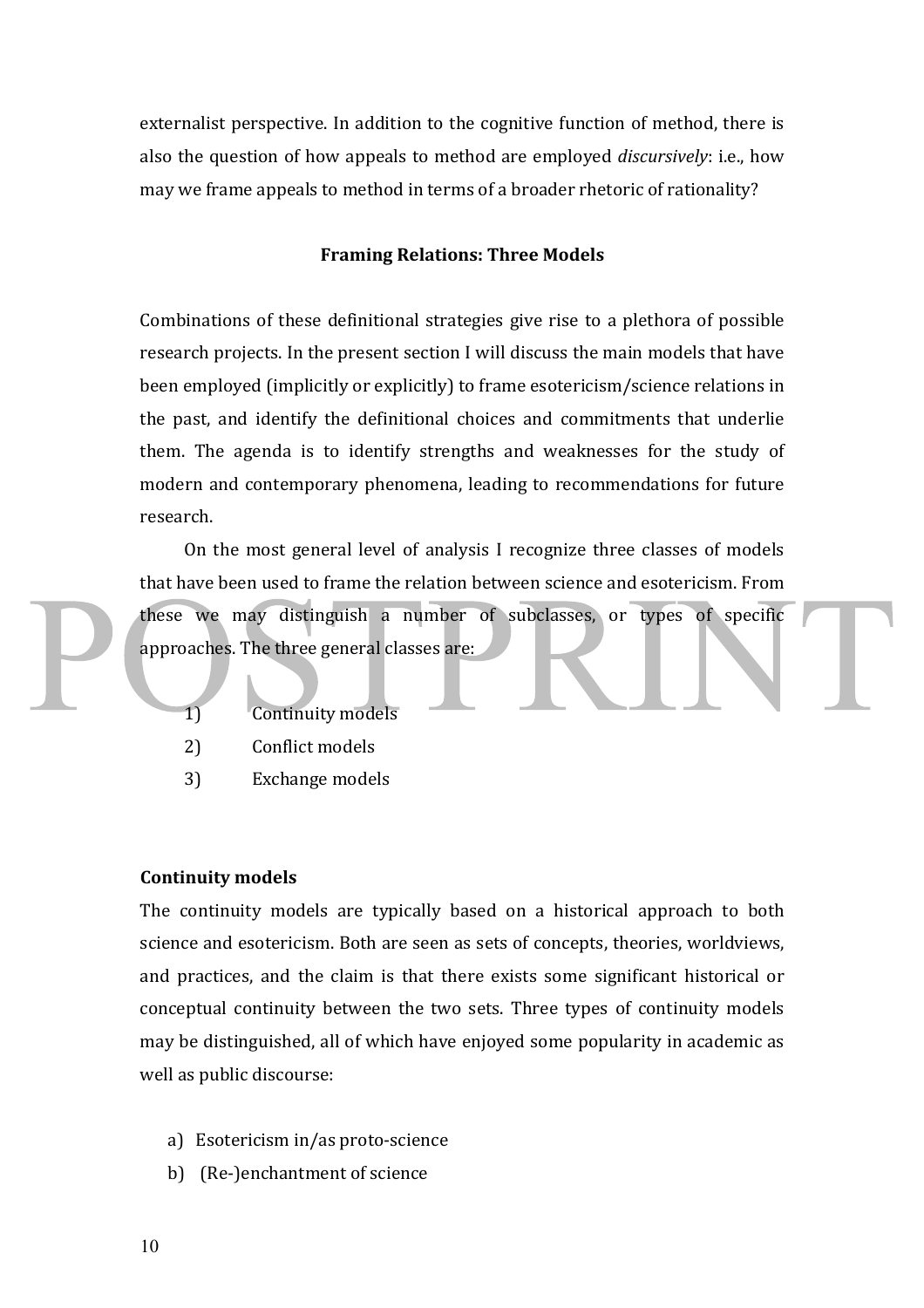#### c) Complexity

#### *A) Esotericism in/as proto-science*

The *proto-science* model focuses on the role of "esoteric" currents in paving the way for practices later associated with modern science. This is an essentially "Whiggish" or present-centered approach (Butterfield 1931; Wilson and Ashplant 1988a, 1988b), where esoteric practices are credited with a role in the early stretches of the unfolding march of progress (figure 1). Examples include alchemy's relation to chemistry (cf. Principe  $&$  Newman 2001), and the place of "occult qualities" and forces (*qualitates occultae*) in the epistemological upheavals of the scientific revolution (cf. Hanegraaff  $2012:177-191$ ). The Yates thesis remains the most influential example of this model, postulating a "Hermetic phase" to the scientific revolution and casting the renaissance magus, with a will to operate on the world, as forbear of the modern experimental scientist.

A historically more recent example of this model is found in the view that Mesmerism offered the first psychology of the unconscious (Ellenberger 1970; Crabtree 1993). This narrative traces a conceptual progression from Mesmerism via spiritualism and psychical research to (certain strands of) modern psychology – thus emphasizing those elements of mesmerism that, from the contemporary psychoanalyst's perspective, appear most "progressive" (that is: are closer to his or her own views of the mind). This is a variety of the presentcentered historiographic fallacy that Andrew Pickering (1984:404) has termed "retrospective realism": the analysis itself rests on "facts" that have been established through the very process that they are being interpreted or explained. Thus, Adam Crabtree's (1993) *From Mesmer to Freud* takes contemporary psychoanalytic theory as its starting point, projecting it backwards in order to create a lineage of certain psychological healing techniques that point towards Freud. Thus, with Freud as witness, the implicit assumption is that the mesmerists and somnambulists discovered something "real" – which would only be *properly* understood with the emergence of the modern psychoanalytic movement. While this type of reasoning is always problematic, it is even more so in the field of psychology, where scientific objects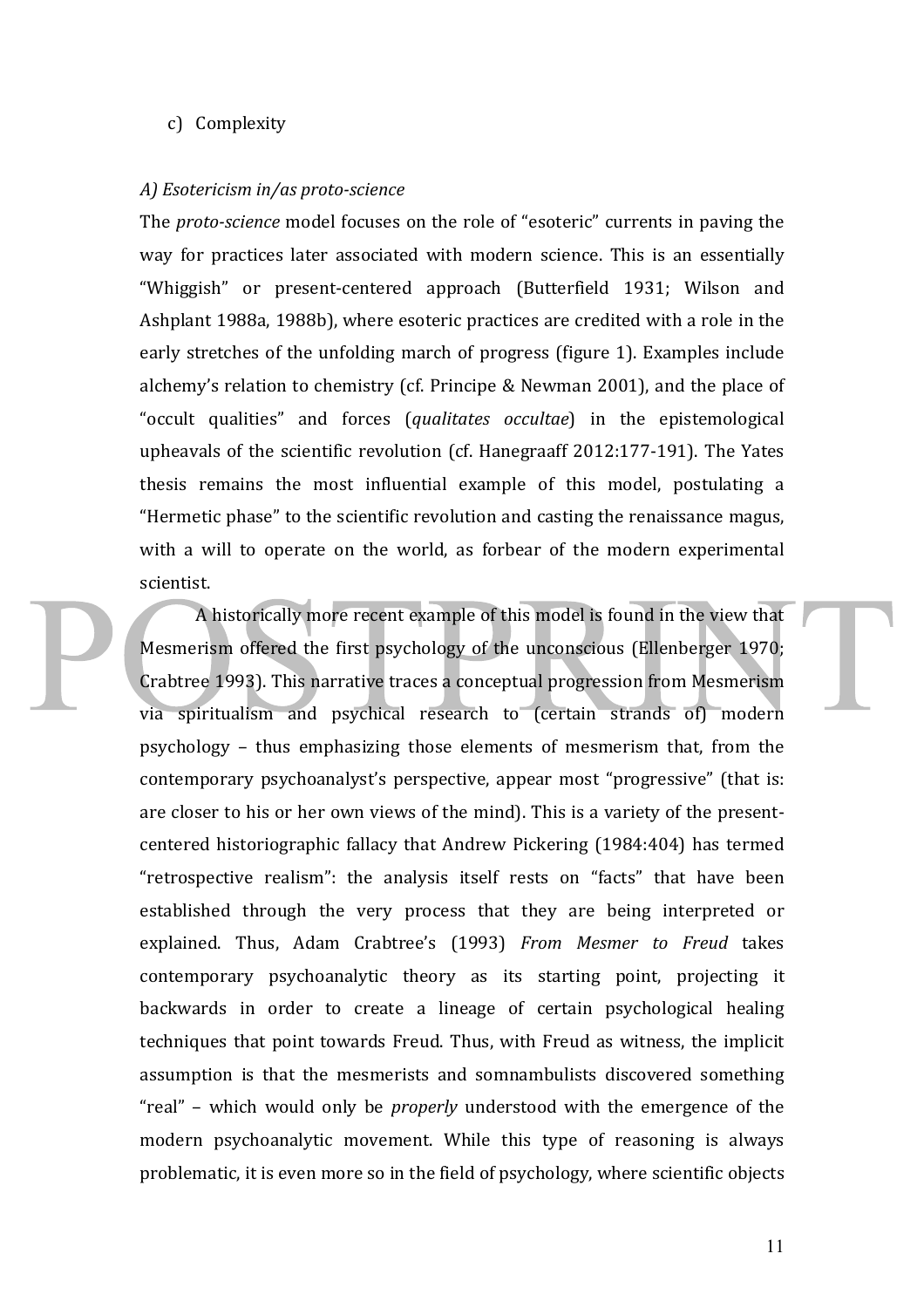often prove transient (cf. Hacking 1998) and the status of major schools  $$ including psychoanalysis itself – remain highly controversial.

A side-effect of presentist approaches is that they may bar any serious interest in esotericism/science relations in modern and contemporary times. The historical value of esoteric currents hinges on their relation to the future progress of "proper" scientific disciplines, so the only place left for "survivals" of esoteric thought is as misguided irrationalism or backwards pseudosciences. Mesmer was only right insofar as he stumbled upon Freud's insights, and alchemy was only valuable in so far as it involved experimentation with some  $chemical$  properties  $-$  the rest was superstitious nonsense. Alternatively, these currents had little to do with science and reason in the first place, and should therefore be relegated to a separate category  $-$  as has been the case with the category "religion" itself. Indeed, the notion of esotericism as rejected proto- or pseudo-science is one of the reasons why it has ended up as subject matter for religious studies rather than for historians of science (cf. Hanegraaff 2012a).



Figure 1: Proto-Science Model and "Progress"

## *B) (Re-)enchantment of science*

The second type of continuity model is not taken seriously by academic historians, but has been influential enough on a popular level to merit discussion. The "(re-)enchantment model" is built upon the dubious premise that modern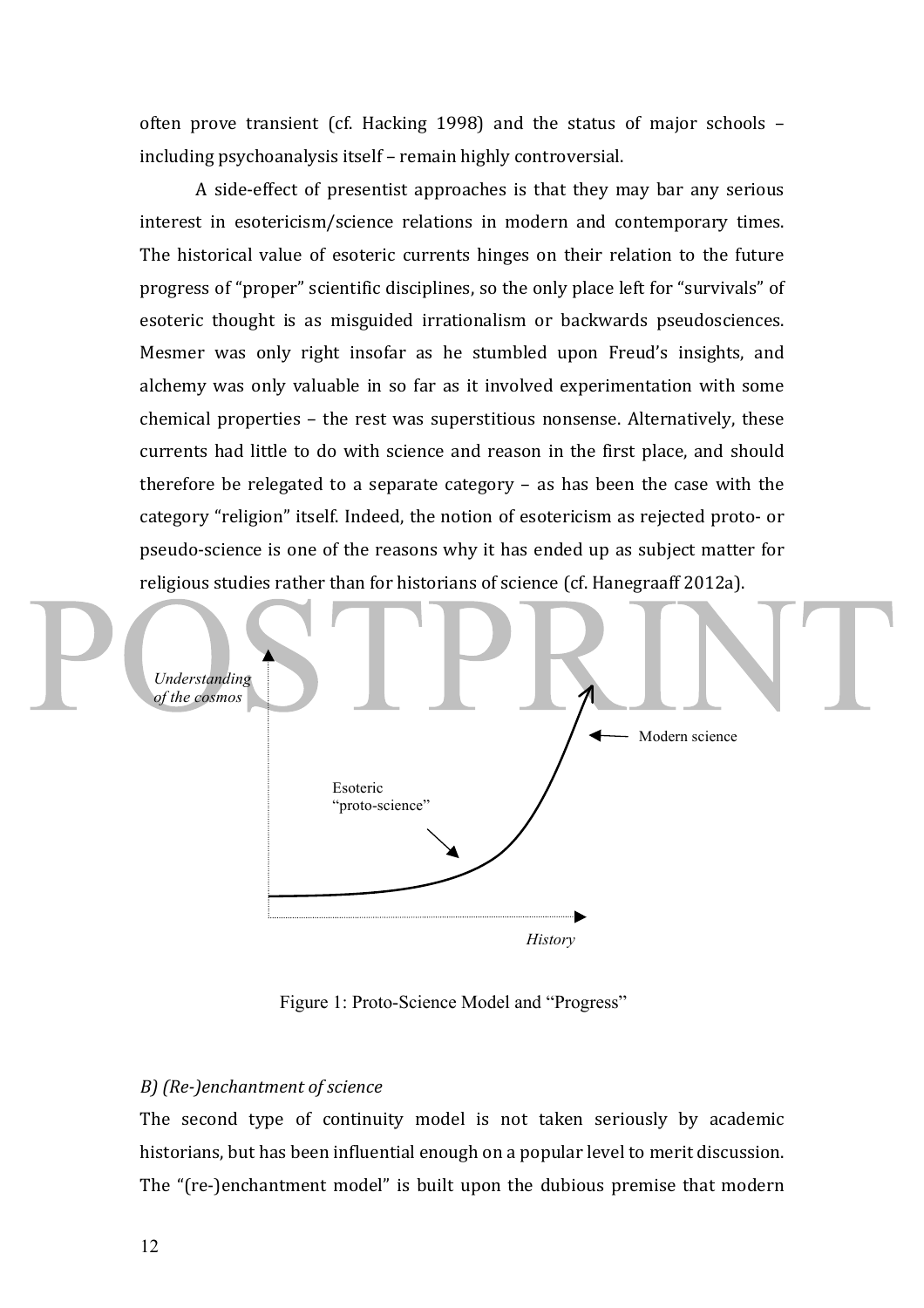science (particularly physics) is, or ought to be, moving towards a worldview that is in accord with "pre-modern" or "eastern" conceptions (for an extensive critique, see Asprem 2013:37-80). On this view, science will abandon the "materialism", "reductionism" and "mechanism" that have allegedly characterised it since the scientific revolution. These views have been developed by certain academics discontent with what they perceive as a spiritually unsatisfying science. Thus, the historian of science Morris Berman (1981) and the philosopher of religion David Ray Griffin (1988) take issue with what they construe as "the mechanistic worldview". The analysis rests on the presumed distinction between a pre-modern "enchanted" world and a modern "disenchanted" science, as well as a sharp distinction between "classical" physics and an emerging "new" physics that supposedly rejects mechanism, determinism, and causality (for criticisms of this historiographical genre, see e.g. Cantor & Brooke 1998:75-105; Asprem 2013:90-142). In place of the upward arrow of progress suggested by Whiggish narratives, re-enchantment theorists present a "U"-shaped picture where modern science is currently experiencing a "return" to a deeper, spiritual understanding of the cosmos.



*History*

*Figure 2*: Lapse and Restitution – The Re-Enchantment Model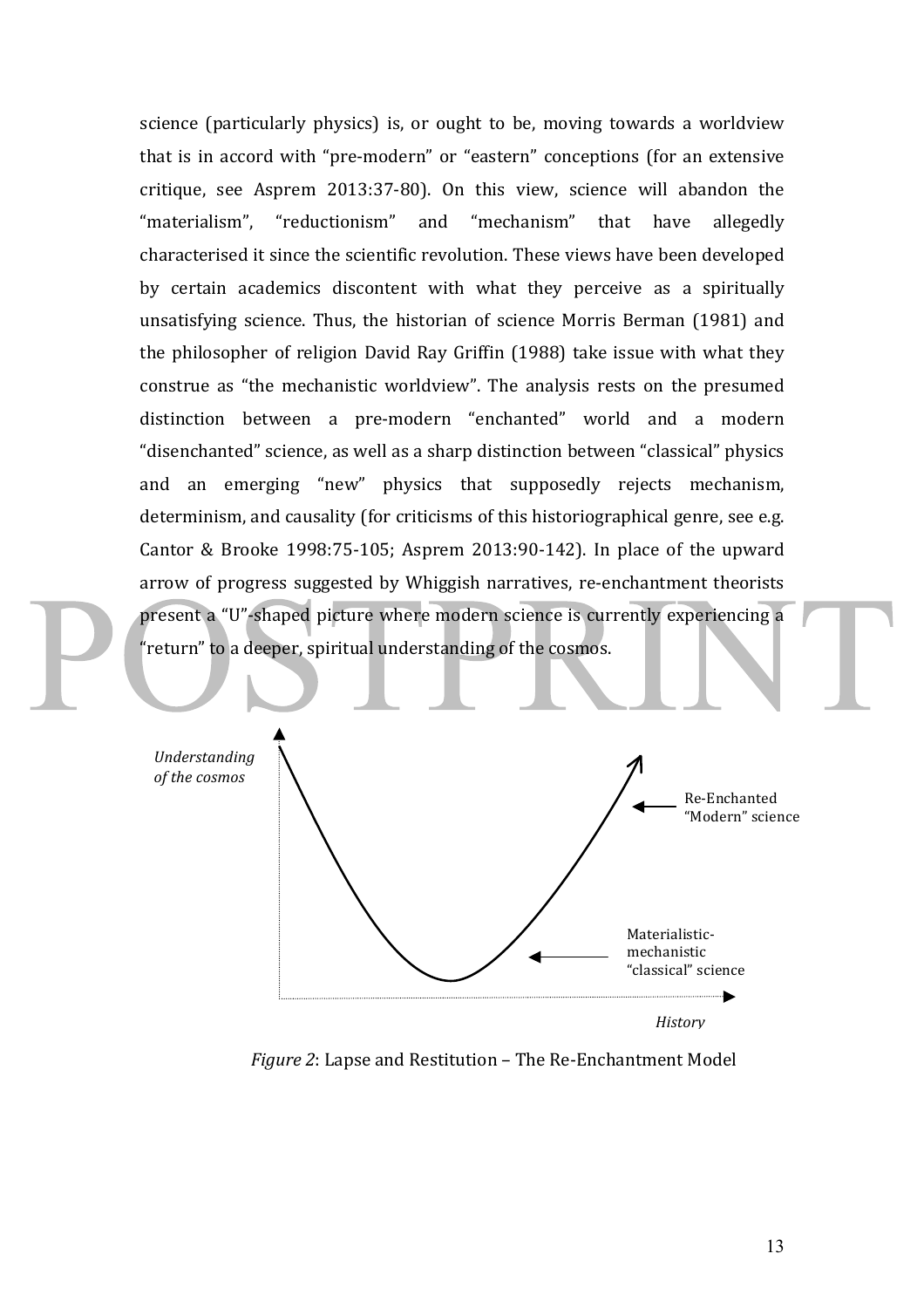There are reasons to suggest that the re-enchantment of science discourse in its present form originated with professional scientists of the interwar period. The much debated "Forman thesis" may be read this way: the founders of quantum mechanics were led to reject causality not because their observations and experimental results forced them to (there were alternatives), but because they wanted to harmonize their interpretations with a post-WWI cultural climate characterized by neo-Romantic *Lebensphilosophie*  and an opposition to mechanism, causality and determinism (Forman 1971, 1974, 1980;  $cf.$  Asprem 2013:119-130). It is thus intriguing to consider the collaboration between physicist Wolfgang Pauli and the *Lebensphilosoph* Carl Gustav Jung, resulting in the publication of Jung's paper on "synchronicity" as an "acausal connecting principle" and Pauli's Jungian interpretation of Kepler (Jung & Pauli 1952; cf. Westman 1984; Gieser 2005; Asprem 2013:137-141). Jung's reinvention of occult "correspondences" in the guise of synchronicity is one of several reasons for characterizing him as an *esoteric* thinker (e.g. Hanegraaff 1996: 496-513; Maillard 2005; cf. Noll 1994).

## *C) Complexity*

Since proto-science models are being superseded and re-enchantment was never a serious option, we are left with only one real contender among the continuity models: historical *complexity*. The typical focus of this type of research has been to identify esoteric dimensions of (early modern) natural philosophy, emphasizing that the attempt at separating the two is an anachronistic exercise to begin with. In a programmatic statement Hanegraaff (2001:30) urges that esotericism should not be taken as a "quasi-autonomous 'counterculture' but as a *neglected dimension of the general culture* of the time". It should not be pitted up against "orthodox" Christianity, or against "the defenders of 'reason'" in the Enlightenment (ibid.). Esoteric thought should be understood as an integral, but neglected, dimension of European cultural history, which cannot be grasped by simple distinctions of reason/irrationality, science/pseudoscience, and heresy/orthodoxy without committing anachronistic fallacies.

A good number of monographs in intellectual history and the history of science have appeared that provide nuanced perspectives on the role of esoteric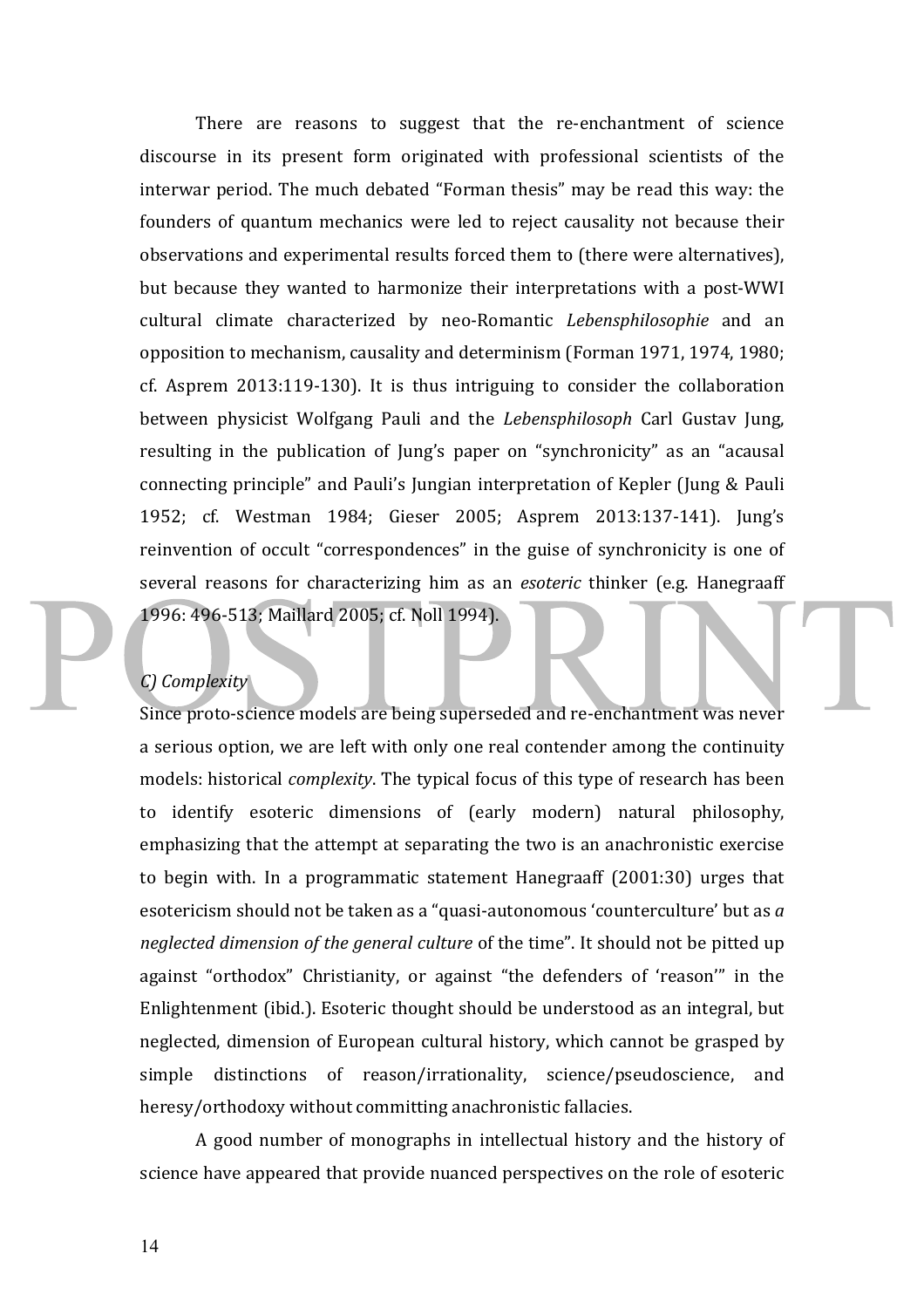thought in the scientific revolution. Mary Jo Teeter Dobbs' (1975) research on Newton and alchemy opened up for reappraisals of alchemy's role in early modern natural philosophy (e.g., Westfall 1980; Newman and Grafton eds. 2001; Principe and Newman 2002; Newman 2004; Debus ed. 2004; Moran 2005; cf. Newman and Principe 2001). Other studies have continued to explore the intricate relations between Kabbalah, mathematics, astrology, alchemy, and emerging theories of astronomy, optics, and the "chemical" and "mechanical" philosophies (e.g. Clulee 1988, Newman & Grafton eds. 2001, Clucas ed. 2006).

Again we notice a richness of scholarship on early modern contexts, while studies of post-Enlightenment phenomena are hard to come by. Furthermore, most studies of  $19<sup>th</sup>$  century esotericism have tended to portray the esoteric currents of the period (e.g. mesmerism, spiritualism, occultism) as more or less autonomous movements. When connections with contemporaneous science are made, it is usually a question of these movements "adapting" to circumstances that are essentially foreign to them. Thus we get (otherwise excellent) studies showing how post-Enlightenment esoteric discourse adopted the language and rhetoric of science, or strove to incorporate the ideas produced by the new scientific establishment (e.g. Godwin 1994; Hanegraaff 1996:411-513; 2001b), but relatively few attempts at probing the overlapping and blurry boundaries.

A few notable exceptions should be mentioned. Alison Winter's (1999) study of mesmerism in Britain placed the arrival of Mesmer's ideas on English shores in the context of the professionalization of the medical establishment and changing discourses on intimacy, gender, and physical and psychological health. That mesmerism was temporarily seen as a way to *increase* the prestige of medical practice at the progressive University College Hospital in London clearly nods at the call for complexity: We cannot understand mesmerism in separation from "Establishment" culture any more than we can disconnect it from "esoteric" discourse. Similarly, Alex Owen's (2006) work places late-Victorian occultism as an integral part of the emerging "culture of the modern". In a series of richly sourced articles, historian of science Richard Noakes (1999, 2004a, 2004b, 2005, 2008b) has looked at instances of genuine and relevant two-way contact between occultism and the physical sciences of the late-19th century. Significantly, referring to the involvement of cutting-edge physicists in late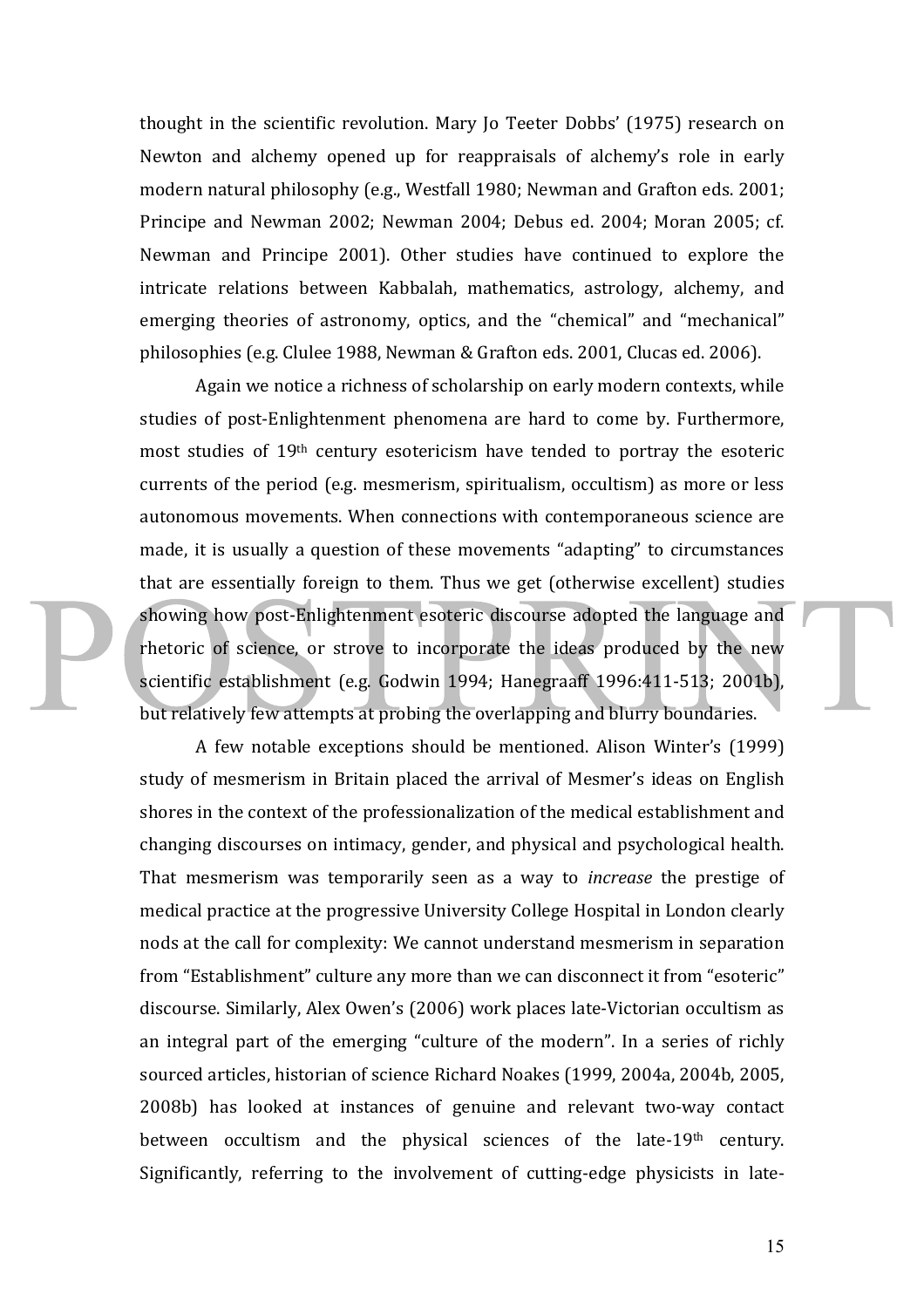Victorian psychical research, Noakes describes the pursuit of this "pseudoscience" as taking place within late-classical physics (Noakes 2008b:326). Studies of this kind suggest that the presupposed marginality of esoteric ideas in relation to modern scientific thought must be reconsidered (cf. Morrisson 2007; Asprem 2011). The point is that marginality and separation should not be taken for granted as analytically useful tools; instead, the processes of marginalization and creation of boundaries that would, eventually, exclude these "esoteric" components become valuable objects of study.

## **Conflict models**

In stark contrast to the models we have just described, the conflict models posit that esotericism and science are essentially discontinuous, discrete phenomena that find themselves in a state of *actual* or *potential* conflict. Depending on whether one opts for historical or typological definitions, we may distinguish at least two models:

- a) Rejected knowledge and occult revivals
- b) Cognitive clash

#### A) Rejected knowledge and occult revivals

A historical version of conflict models may be found in approaches that see "occult revivals" as countercultures that revolt against intellectual establishments. Thus the occult revival of the  $19<sup>th</sup>$  century and the occult explosion of the 1960s and 1970s are both seen as revolts against the "disenchanted" post-Enlightenment world, perceived to be dominated by a "mechanistic-materialist" worldview. The common denominator is that "occult revivals" are revolts against rationalism, professional science, and the political establishment, and will typically base themselves on "rejected" or "stigmatized knowledge". James Webb's *The Flight from Reason* (1971) is a paradigmatic example, as are the sociological works that cast the emergence of "New Age religion" as a veritable onslaught against reason and science (Basil ed. 1988).

These perspectives may in principle employ a variety of historical and typological strategies for understanding esotericism, and may consider any or all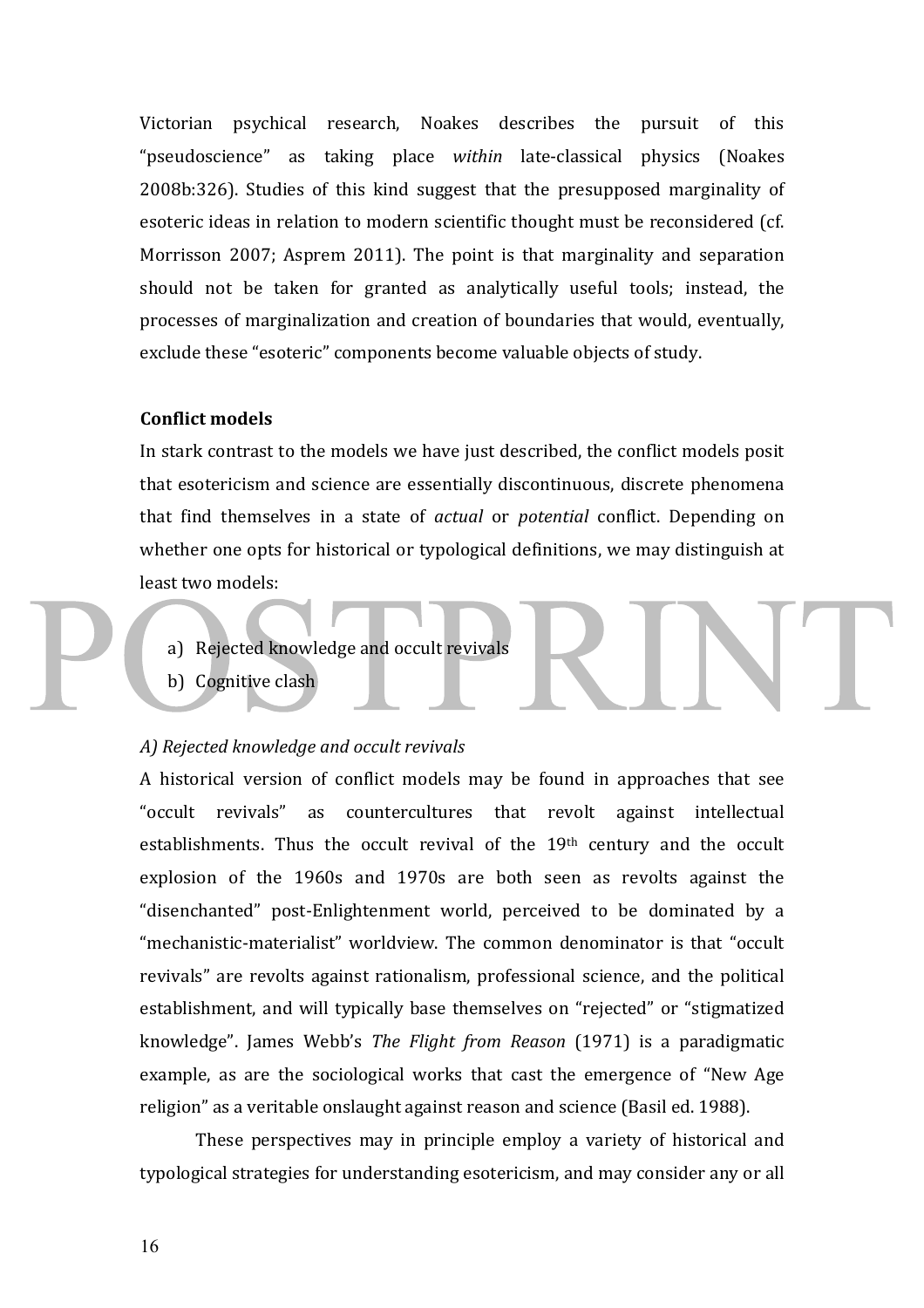aspects of science. However, we mostly encounter it as a socio-historical model. Webb's definition of "the occult" as "rejected knowledge" illustrates an emphasis on science as worldview, with the occult as a reservoir of knowledge rejected or suppressed from that worldview (cf. sociological varieties in Campbell 1972; Wallis ed. 1979; Barkun 2003:15-38). The "occult" is thus by definition always "underground" and oppositional, and this oppositional character is always based on historically contingent developments in a society's knowledge hegemony. The latter was a key point in Colin Campbell's influential theorization of the "cultic milieu" as well: with weaker church institutions and stronger scientific institutions, rejected and oppositional knowledge is more likely to be expressed as "pseudoscience" than "heterodox religion" (Campbell 1972).

#### *B) Cognitive clash*

 $\overline{a}$ 

A different conflict model frames the relation of science and esotericism as a veritable clash of entirely distinct *cognitive systems* – diverging ways of knowing, thinking, and experiencing the world. Here we easily get into philosophical discussions, where "the method of science" is juxtaposed with various epistemological features connected with esoteric systems of though (e.g. "correspondences", analogical reasoning).<sup>8</sup> The bottom line will be that esotericism and science embody two *irreconcilable* and (at least potentially) *conflicting* ways of relating to the world.

Although seldom embraced in full, we find hints of this approach throughout the literature on esotericism. There is, for example, a cognitive element in Faivre's (1994) famous definition of esotericism as a "form of thought" constituted by certain characteristics.<sup>9</sup> In effect, Faivre stipulated

<sup>&</sup>lt;sup>8</sup> While a full-blown and systematic comparison and contrast between "esotericism" and "science" in cognitive terms has not yet been undertaken, a model for such an approach can be found in Robert McCauley's (2011) recent discussion of the cognitive foundations of religion and science.

<sup>&</sup>lt;sup>9</sup> Faivre famously defined the esoteric "form of thought" in terms of six characteristics, four of which are intrinsic and two merely frequently occurring. The four intrinsic ones are correspondences, living nature, mediation/imagination, and transmutation; the two non-intrinsic ones are transmission and concordances. It is notable that these characteristics are *not* to be taken simply as docrinal features  $(e.g., 'a belief that' nature is encoded)$ , but as elements in a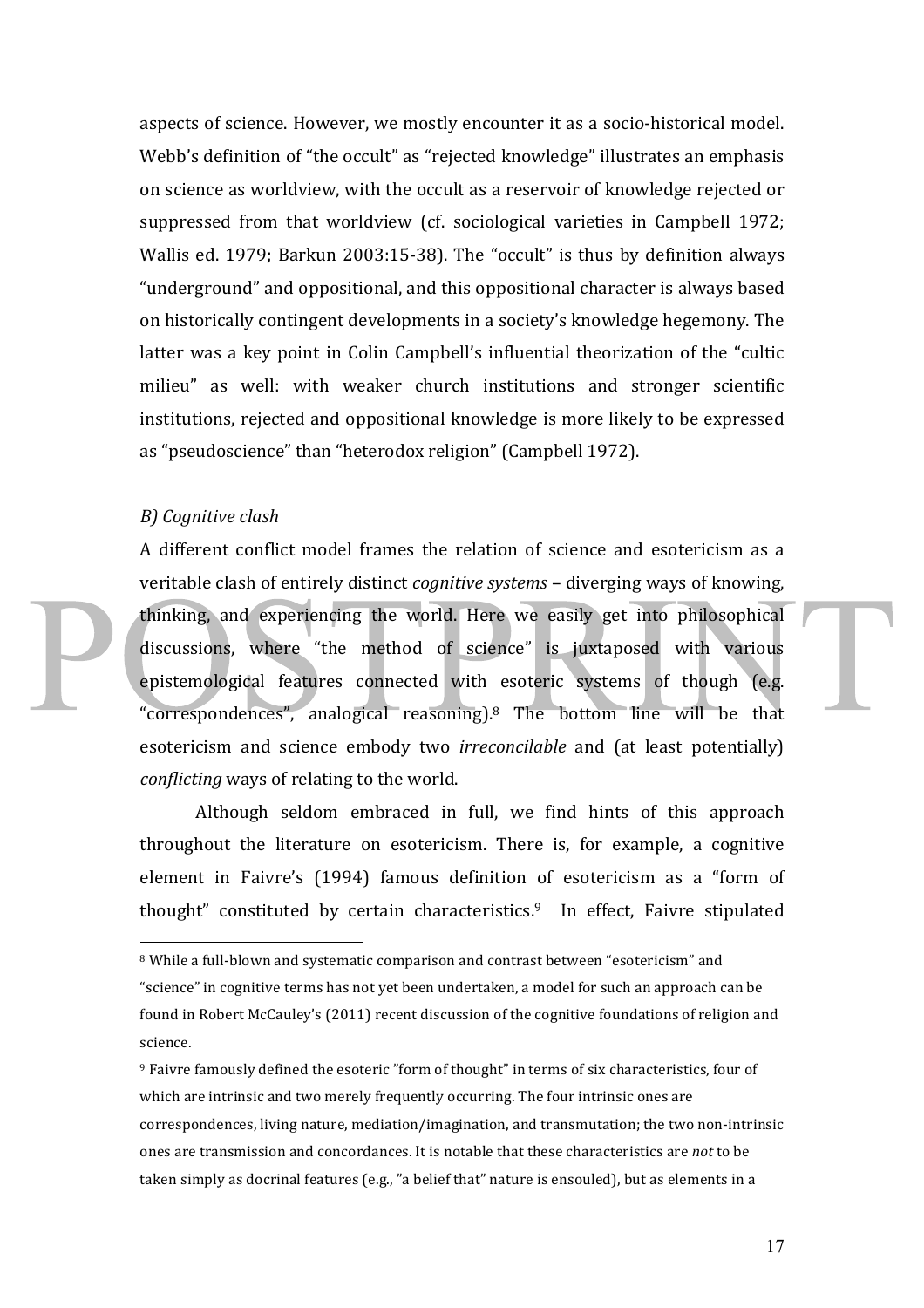esotericism's reliance on certain cognitive elements - such as analogical reasoning (expressed as "correspondences") and personal experiential  $inferences$  ("mediation/imagination") – that conflict with typical Enlightenment preference for causal reasoning and experimentation. Another case is found in Hanegraaff's (1993; cf. 2008a) distinction between reason, faith, and *gnosis*. Here, gnosis represents an epistemological "third way" between dogmatic faith (based on revelation) and "rationalism" broadly conceived. Gnosis is considered a form of unmediated mystical apprehension, a knowledge beyond demonstration that cannot even be put into words. An emphasis on this type of (claim to) higher knowledge is seen as central to esotericism, while it is typically shunned by science as unverifiable obscurantism. Among historians of science we find a similar approach in Brian Vickers' (1988) critique of "occult thought" as relying on the collapse of analogy into identity, drawing on examples from Greek antiquity and early modern Europe, as well as Chinese literature and descriptions of non-literate cultures. Vickers distinguished "occult" from truly scientific thinking by stating that the latter had reasserted the "true function" of analogy, which avoids confusing it with identity and "real" connections (Vickers 1988:289; cf. the criticisms in Lehrich 2007:103-31; Hanegraaff 2012a:184-189).

Finally, we should note that Kocku von Stuckrad's (2005) model of "esoteric discourse" lends itself to a similar focus on *discursive* antagonism. "Esoteric" discourse claims a knowledge that is *absolute*, whereas "scientific" discourse stresses fallibility and contingency, holding that knowledge is essentially conjectural. Furthermore, while esoteric discourses would invoke mediation or direct mystical revelation as sources of justification, scientific

historically based *mentality* or *form of thought* (ways of thinking and experiencing that are implied by the statement that nature is ensouled). As Marco Pasi has emphasised, scholars commenting on Faivre's definition typically miss the fact that it is conceptualized in line with a French intellectual tradition preoccupied with the expression and constitution of cognitive and psychological concepts - whether as "collective representations", "mentalités", or "forms of thought" - in history and across cultures. This tradition includes such thinkers as Emile Durkheim, Lucien Lévy-Bruhl, Igance Meyerson, Jean-Pierre Vernant, and even to some extent Michel Foucault. Meyerson's concept of "historical psychology" is, for example, a demonstrable influence on Faivre's choise of defining esotericism as a "form of thought" in the first place. See Pasi 2013:208.

1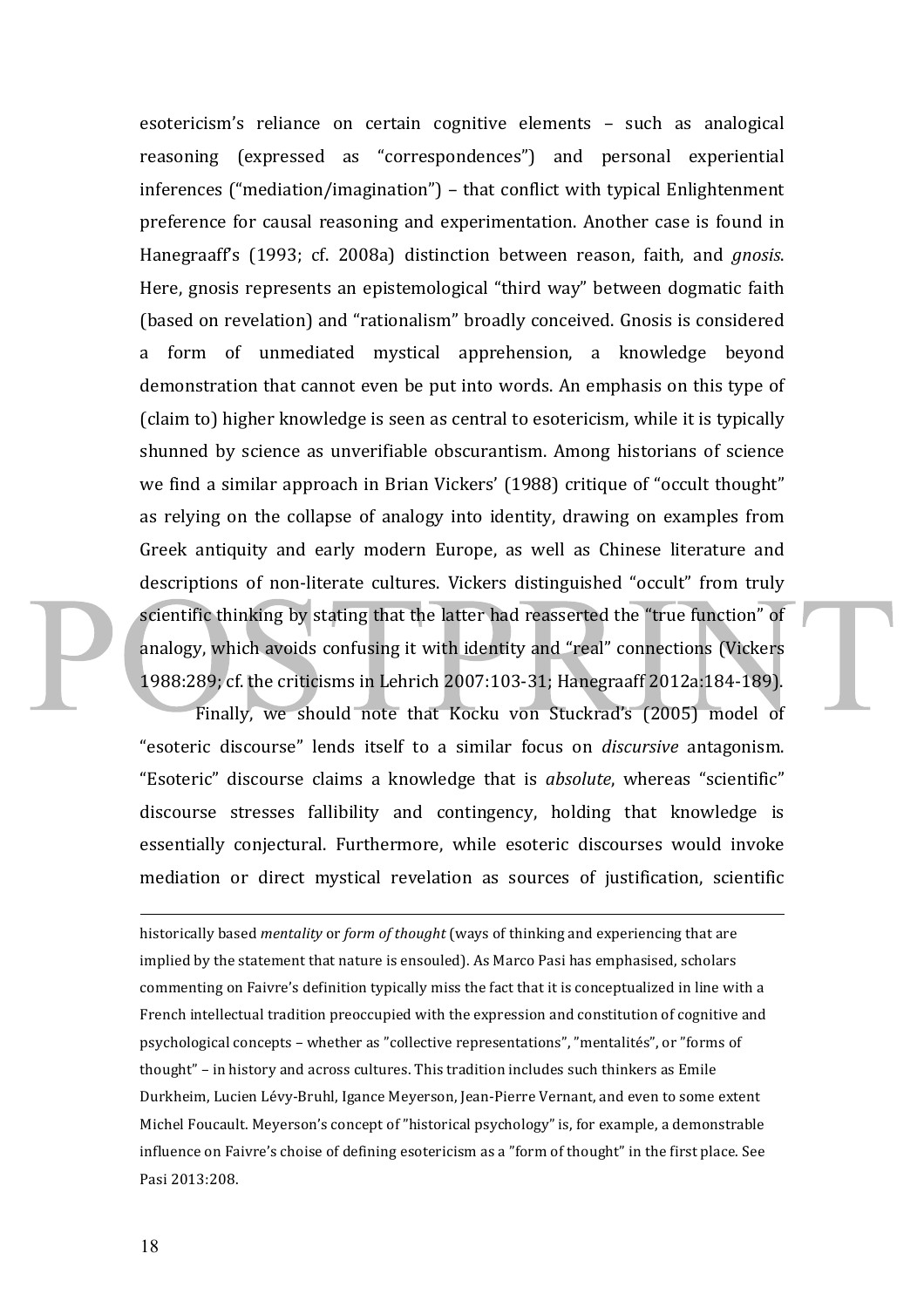discourses stress observation and experiment, the obliteration of subjective bias through controls, randomization, and blinding, and calls for intersubjective corroboration through independent replication.

While a distinction on these lines may theoretically be extracted from von Stuckrad's framework, it must be noted that this is *not* the author's main intention. Instead, the distinction of epistemological strategies may be deployed to problematize our taken-for-granted historical definitions. If, for the sake of argument, we take "science" and "esotericism" in their most basic historical senses ("currents" and "body of knowledge"), we will find that rhetoric of rationality and claims to higher knowledge appear within both historical categories. We find occultists such as Aleister Crowley emphasizing experimental measures to avoid subjective bias in mystical and magical experience (Asprem 2008). In general, modern esotericists tend to be less interested in pure, uncorroborated *gnosis*, focusing rather on the *expansion* of reason beyond its generally recognized limitations (thus "paranormal" cognitions such as telepathy and clairvoyance) (Asprem 2013:446-456, 460-554). Meanwhile, we find "esoteric" traits in scientific discourse. In a somewhat prosaic sense, the search for "theories of everything" in theoretical physics share discursive similarities with "esoteric" claims of absolute knowledge (von Stuckrad 2013:238-243). The proposed "strategies of attaining" this knowledge, however, remain far removed from the esoteric mode. Unified field theorists, superstring theorists, M-theorists and the rest, all have to justify their views by advanced mathematics, coherence with empirical data, and the development of novel predictions. Visitations from angels simply won't do.

# **Exchange models**

Continuity and conflict models generally seek to delineate, draw borders, and develop stable definitions – whether these are seen in the end to support a thesis of continuity or of conflict. Exchange models are, by contrast, interested in the gradual and recursive *construction* of boundaries, the transfers between categories, and the networks that extend *across* borders and tie different segments of culture and society together. Here I will mention three such approaches, which are to be seen as complementary to one another. I will argue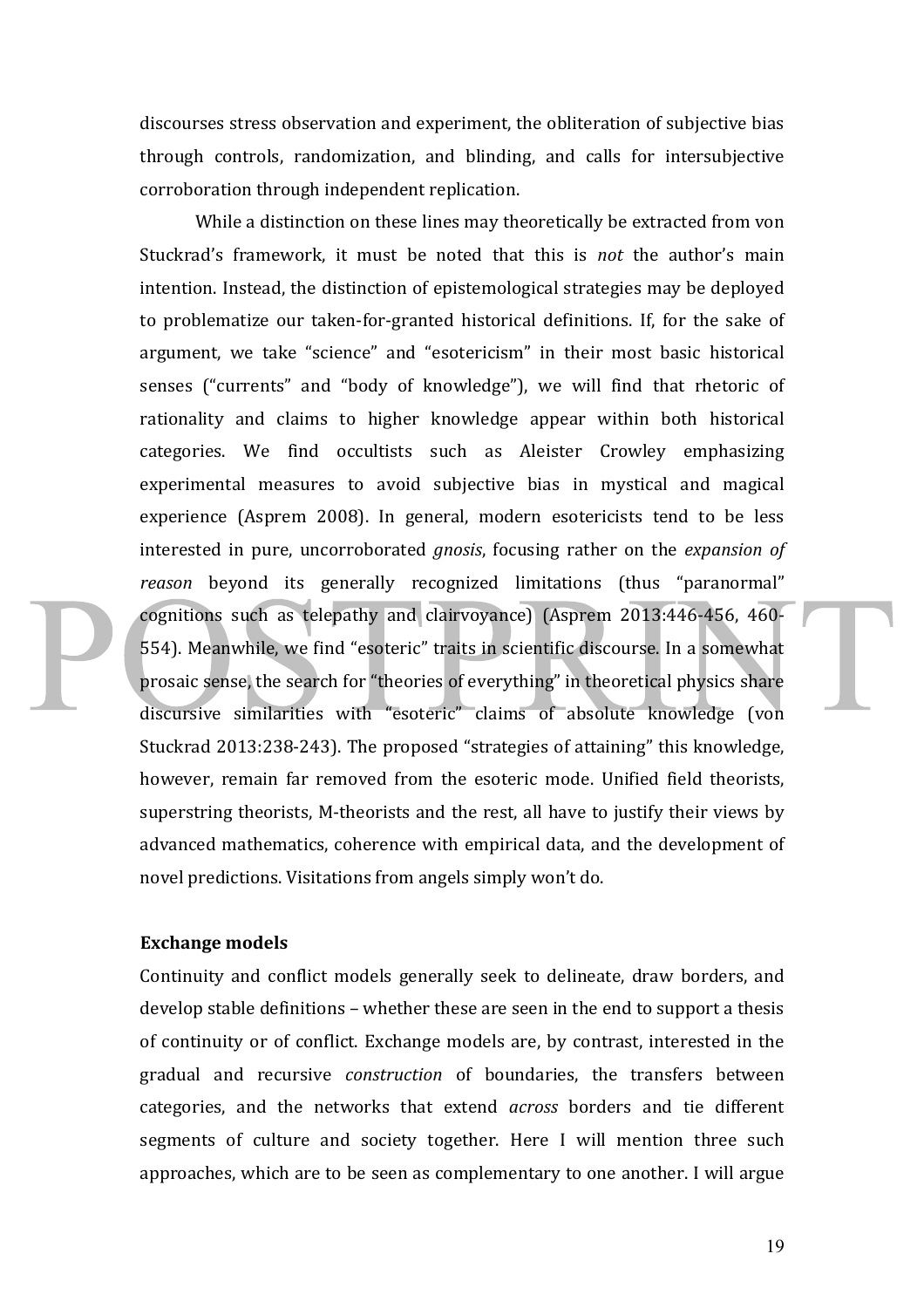that it is to these models that we should turn for a framework for analyzing the relation of science and esotericism in the modern and contemporary period. Hence, instead of merely summarizing existing positions, I will make attempts at synthesizing the approaches discussed in useful ways. Named by their particular analytical focus, the final three models are:

- a) Cultural Capital and Scientific Legitimacy
- b) Pluralism and Discursive Transfers
- c) Networks, Borderlands, and Boundary-Work

## *A) Cultural Capital and Scientific Legitimacy*

The first approach has become commonplace in the study of religion, and entails a focus on how legitimacy is established and defended in post-Enlightenment society. Instead of rejecting the authority of science, religious and esoteric spokespersons often attempt to claim it for themselves. There is a growing scholarship looking at *how* modern religious systems trade with the cultural prestige of science in order to gain and defend legitimacy (e.g. Hammer 2001; Hammer & Lewis eds. 2010).

Borrowing an analogy from Pierre Bourdieu, the need to adopt "sciencetalk" may be framed in relation to a "currency change" in the cultural economy of modern societies. According to Bourdieu (1986), different "forms of capital" (economic, social, cultural) may be converted into another: a newly rich stock broker may buy esteemed works of art, and through this culturally "adorning possession" attract new social capital in the form of club membership, new relations, and the accompanying elevation of status. Social capital (family, friends, colleagues, group affiliation) may lead to economic capital by making jobs and business contracts available, or by attracting donations. A trait frequently seen in new religious movements and modern esoteric spokespersons is an accumulation of an ostensibly "scientific" cultural capital in what Bourdieu calls the "objectified state" ("pictures, books, dictionaries, machines, etc."; Bourdieu 1986: 47), as well as attempts to emulate it in its "embodied" (e.g. manner of speech and expression, as when citing scientific nomenclature) and "institutional" states (e.g. the granting of "PhDs" at non-accredited "spiritual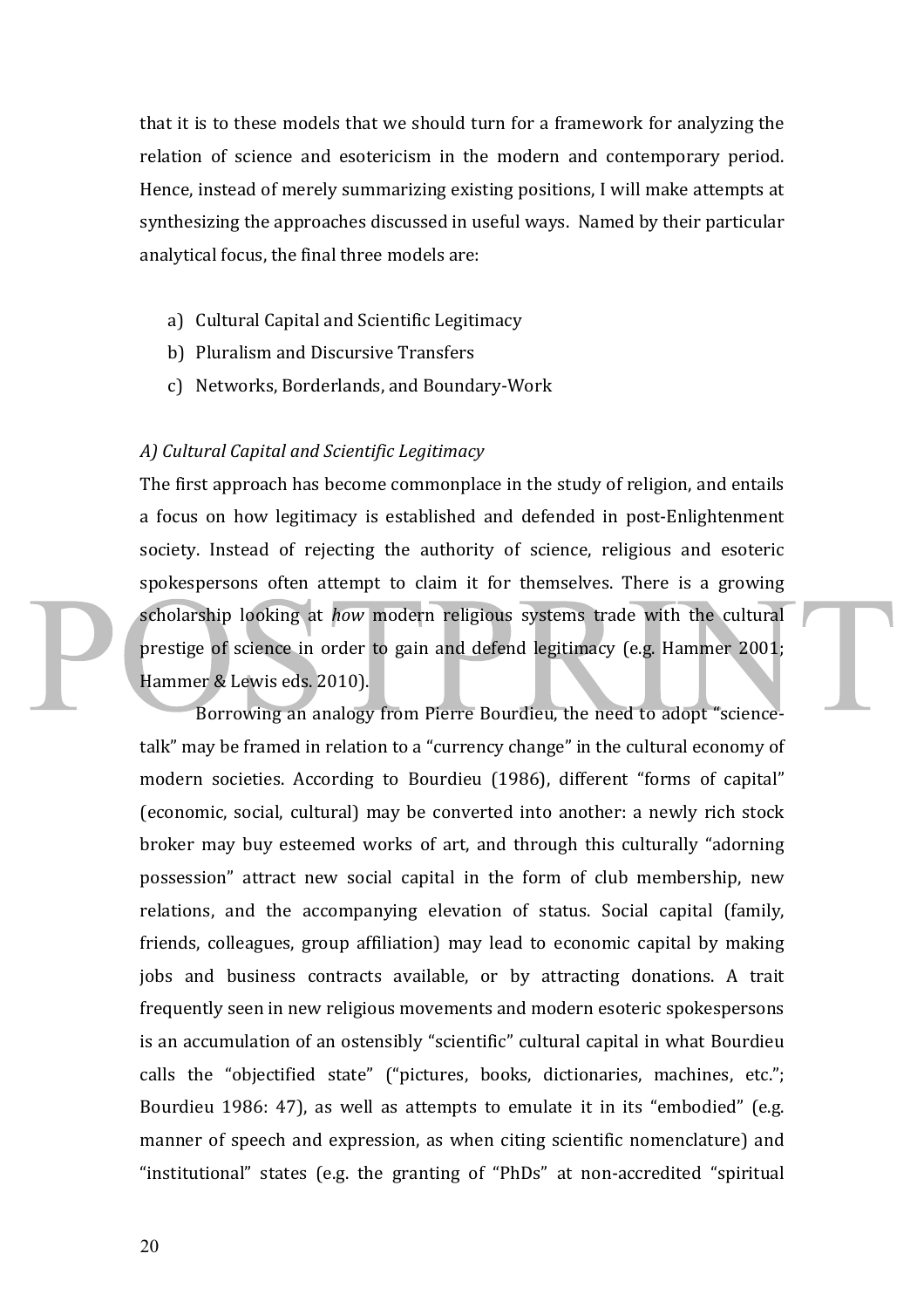academies"). All of these may be seen as attempts to buy scientific currency  $$ although the charge of fraud is often looming.

Models that frame the relation between science and esotericism as exchange of cultural capital will focus primarily on the *appropriation* of science in esoteric discourse, and less on science "as such". A discursive approach to the use of scientific nomenclature and appeals to rationality in a culture where science enjoys high respectability will be in the driver's seat. We are analyzing a *rhetorical imitation*, a transfer of cultural capital flowing exclusively from one system to the other without a reciprocal gain in value. In fact, at least some of the attacks on "pseudoscience" may stem from scientists worrying about an "inflation" of their cultural currency.

The best example of this approach (although not couched in Bourdieuan terms) is found in Olav Hammer's (2001) conceptualization of "scientism", as

the active positioning of one's own claims in relation to the manifestations of any academic scientific discipline, including, but not limited to, the use of technical devices, scientific terminology, mathematical calculations, theories, references and stylistic features – without, however, the use of methods generally approved within the scientific community, and without subsequent social acceptance of these manifestations by the mainstream of the scientific community through e.g. peer reviewed publication in academic journals. (Hammer 2001:206)

Hammer eminently shows how the rhetoric of rationality and science has been adopted by esoteric spokespersons. There is, however, a tendency to understate any more substantial exchange or overlap that may exist between scientific and esoteric discourse. The influence between the two is represented as a one-waystreet, from *real* science, embodied in peer-reviewed periodicals and academic institutions, to a parasitic, pseudoscientific esotericism that does not take part of this community. We are presented with a largely internalist picture of scientific activity, through "the methods generally approved within the scientific community". There is an "essence" to science that, despite discursive similitude, esoteric spokespersons never truly approach. Science (mostly in popularized forms) can be a context and rhetorical resource for esoteric discourse, but there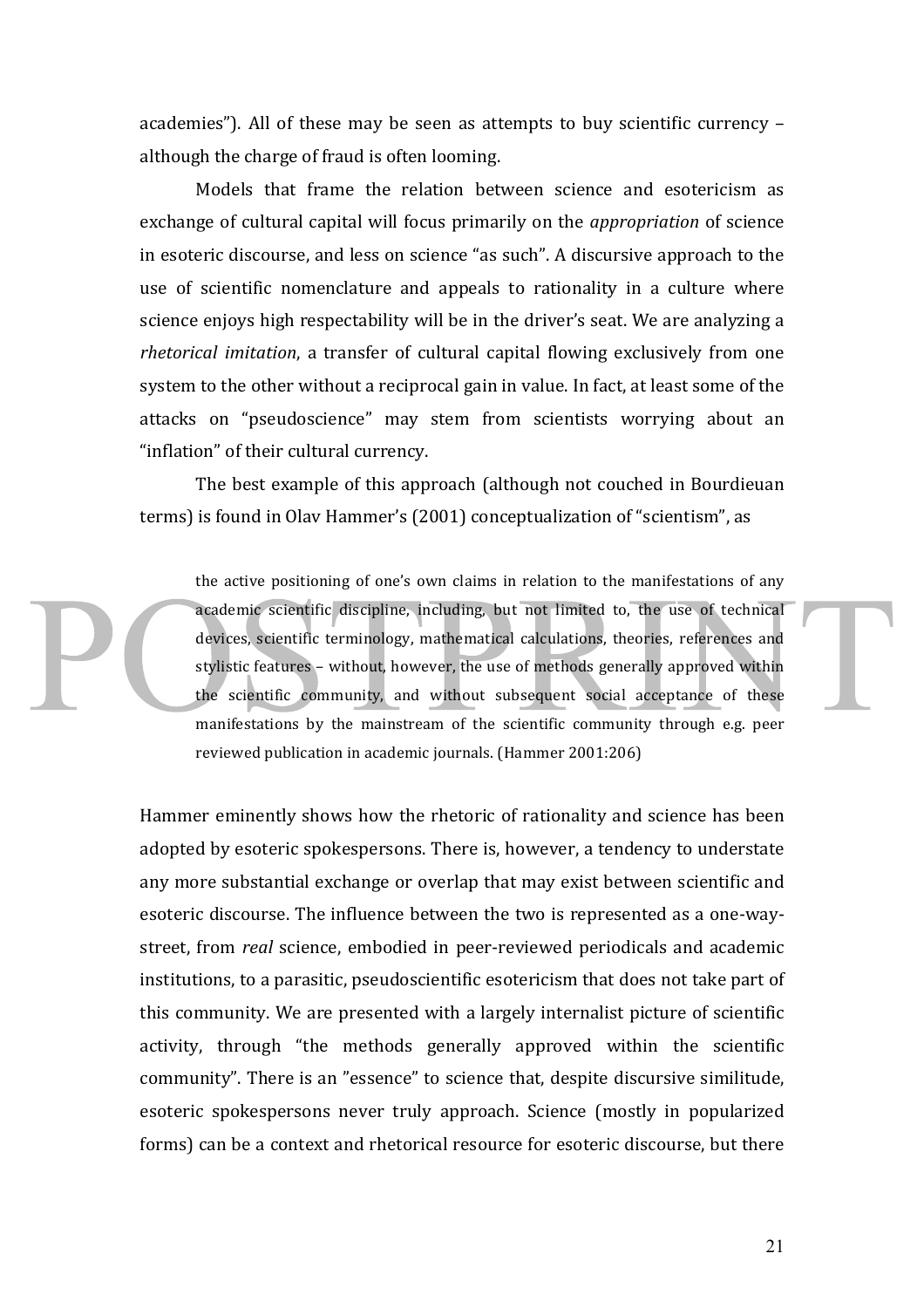is no significant transfer in the other direction. The final two approaches we shall discuss break with this trend as they open up for reciprocal relations.

#### *B) Pluralism and Discursive Transfers*

As seen in the discussion of typological conflict models, von Stuckrad's description of esoteric discourse can in principle be used to differentiate between knowledge cultures and frame a clash between irreconcilable and even incommensurable cognitive systems. Von Stuckrad's agenda is, however, to emphasize *pluralism* in the European history of religions, and emphasise transfers across transcultural fields of discourse. "Pluralism" is defined as the "organization of difference" (rather than the mere *existence* of difference), and in this sense, European culture may be viewed as a set of *interlocking pluralisms* (cf. von Stuckrad 2008a:218-9, 2008b; Kippenberg & von Stuckrad 2003). Scholars of religion are confronted not only by religious pluralism, but by a much broader pluralism of "cultural domains and systems" that include "religion, philosophy, science, law, art, etc." (von Stuckrad 2008b:37). Scholars ultimately take active part in the interlocking of pluralisms in several ways: by partaking in a particular scholarly discourse among other scholarly discourses, and by constructing, maintaining, or challenging organizations of difference through the very act of producing research on religion, science, or culture.

The concept of *discursive transfers* is crucial for viewing interactions of science and esotericism within this pluralistic framework (e.g. von Stuckrad 2008a, 2008b). It is not hard to find examples of transfers from scientific knowledge systems to esoteric discourse. But discursive transfers can go either way. Thus, with a modern example, von Stuckrad (2008c) has pointed to the discourse on "ciphers" and "codes" in modern biology's quest to "decipher" the human genome. Von Stuckrad interprets this metaphor as trading on essentially Kabbalistic ideas about the textual basis of nature. He furthermore argues that the return of this metaphor has had conceptual implications for the whole project of modern biology: reading implies writing, which implies authors.

Even if this case may seem overstated and the conclusions premature, the general approach is worth further consideration. Other intriguing cases could be made from Forman's thesis with regards to the interpretations of quantum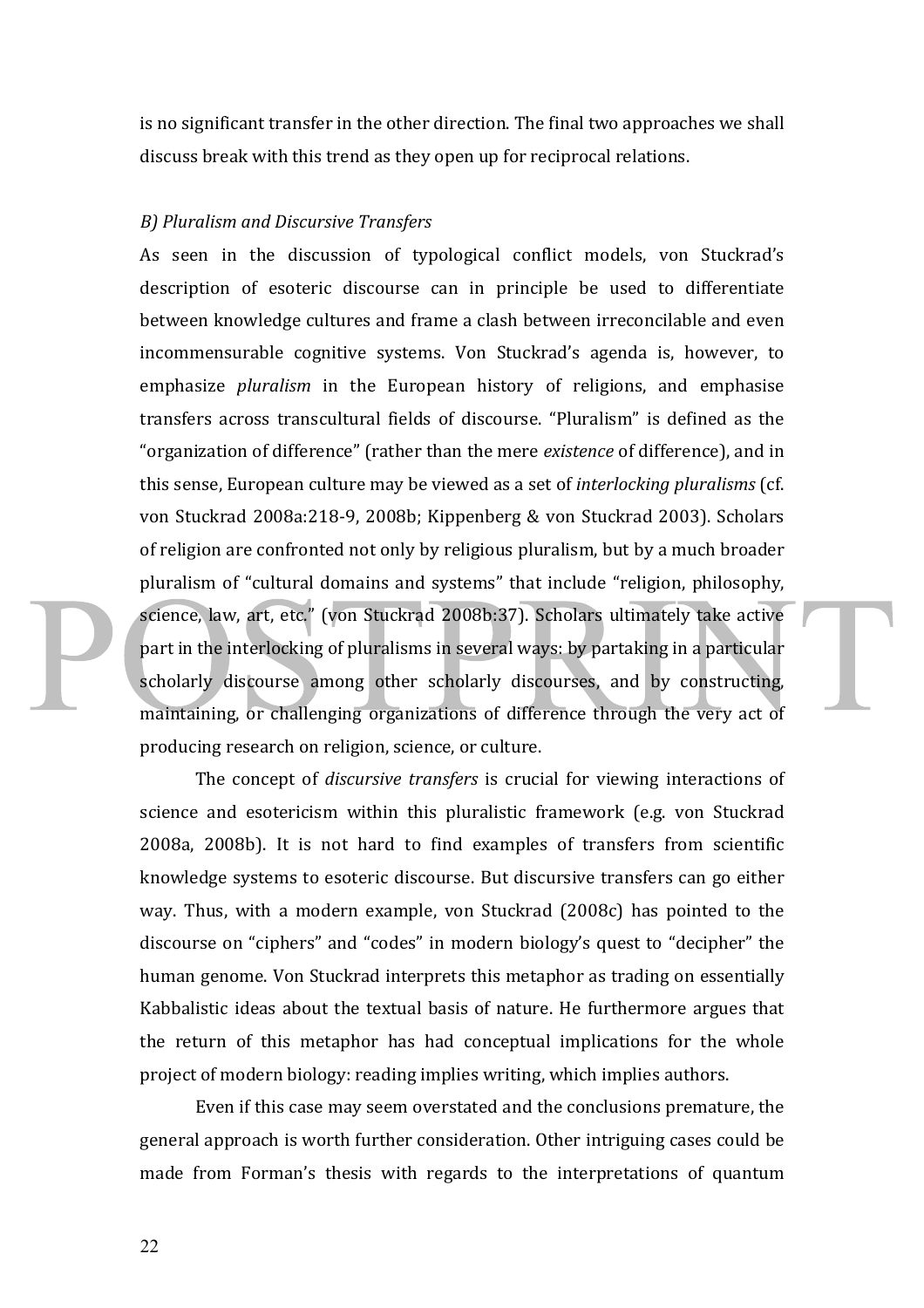mechanics, discussed above, or from Mark Morrisson's (2007) study of the "alchemical" discourse of early twentieth-century atomic physics. These cases suggest that a focus on discursive transfers may reveal intricate relations between scientific and esoteric discourse that would otherwise remain hidden from view.

# *Networks, Borderlands, and Boundary-Work*

The final model I will discuss rests on adopting the conceptual tools of science and technology studies  $(STS)$ .<sup>10</sup> The study of esotericism and modern science poses unique challenges that are simply not present in earlier periods, and STS can help us resolve these. One problem concerns the  $19<sup>th</sup>$  century professionalization of science, and its role in creating some of the distinctions between science and non-science that now appear intuitive. Precisely *where* the boundary between science and pseudoscience eventually has been drawn should be the *explanandum* rather than the *explanans* of research (Noakes 2004b:24). We need to distinguish between "science-in-the-making" and "ready-made science" (Latour 1985).

Thomas Gieryn's (1983, 1999) concept of "boundary-work" is essential in this respect. During and after professionalization, scientists have been eager to draw sharp distinctions between "real" scientific activity on the one side, and pseudoscience and amateurship on the other. This boundary-drawing is primarily a *social* process of creating in and out-groups, and will often occlude a more complex reality "on the ground". Furthermore, the notion of boundarywork may be expanded to include attempts by "science's Others" to negotiate these boundaries (Hess 1993). Boundary-work should thus be seen as "going on in all directions, not just in the direction of orthodox science towards religion or "pseudoscience"" (ibid.:145-6). Boundaries are recursive and multiple; the groups that have been constructed as "Others" will negotiate and maintain boundaries of their own – not only towards "more scientific" groups, but also internally amongst themselves (as when occultists quarrel over who is "more scientific"; Asprem 2012:146-154). Boundary-work helps us frame the plurality

 $10$  For overviews, see Jasanoff, Markle, Petersen & Pinch eds. 1995; Galison & Stump eds. 1996; Latour 1999, 2005; cf. criticisms in Koertge ed. 1998; Hacking 1999.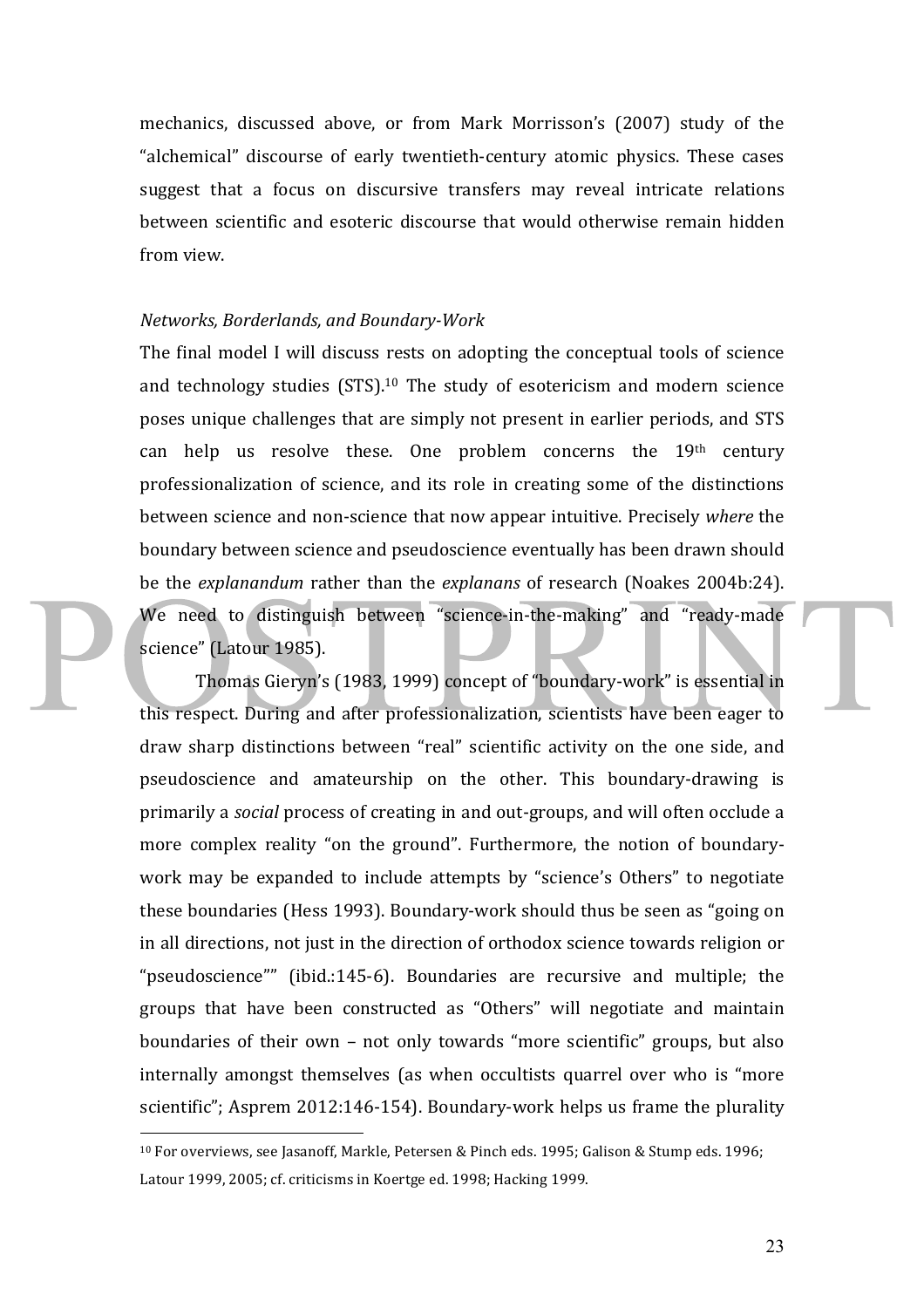of stances towards science in modern esoteric discourse, including the full repertoire of rhetorical strategies employed in different situations.

Focusing on the construction and maintenance of identities also points us towards the scientific "borderlands" where such negotiations and exchanges frequently take place. Scientific borderlands (see Traweek 1992; Star & Griesemer 1989:413; cf. Morrisson 2007b:198-9) are disputed areas of knowledge falling "in between" the firmly established and recognized scientific disciplines. At least *some* of the intricate science-esotericism relations mentioned at the beginning of this article have taken place in such borderlands (e.g. vitalism, psychical research, parapsychology) – precisely because of the permeable and unfixed borders. These borderlands are not necessarily powerless margins, however: disputed socio-intellectual territories have sometimes been the scene of surprising scientific innovations (Traweek 1992). Morrisson (2007a) argues that it was such a borderland that allowed for chemistry and physics to converge in modern atomic physics in the early  $20<sup>th</sup>$ century. More surprisingly, Morrisson has demonstrated that the permeable boundaries of this borderland opened up for a re-appreciation of alchemy and a brief dialogue with *occultists* (cf. Hughes 2003). The discovery that chemical elements are not stable, and may even transform during radioactive decay, led to much talk about *transmutations*. The emerging new science was often labeled a "modern alchemy" – including by prominent scientists such as Frederick Soddy, William Ramsay, and Ernest Rutherford. This unexpected cross-fertilization was temporarily institutionalized in the Alchemical Society (founded 1912), sporting a blended membership of chemists, occultists, and historians of alchemy. While ultimately unsuccessful in the task it set for itself, this society exemplifies the messy relations that obtain when scientific frameworks are unsettled and borders still have to be drawn (Asprem 2013:247-260).

Perspectives from *actor-network theory* (ANT) may, furthermore, yield intriguing results for research on modern esotericism/science relations. ANT analyzes the networks of natural, social, cultural, economic, and political resources mobilized in scientific activity (e.g. Latour 1988, 1993, 2005). On this strongly externalist view, "scientific activity" is not simply found in laboratories or the peer review process, but in the elusive networks that tie laboratories and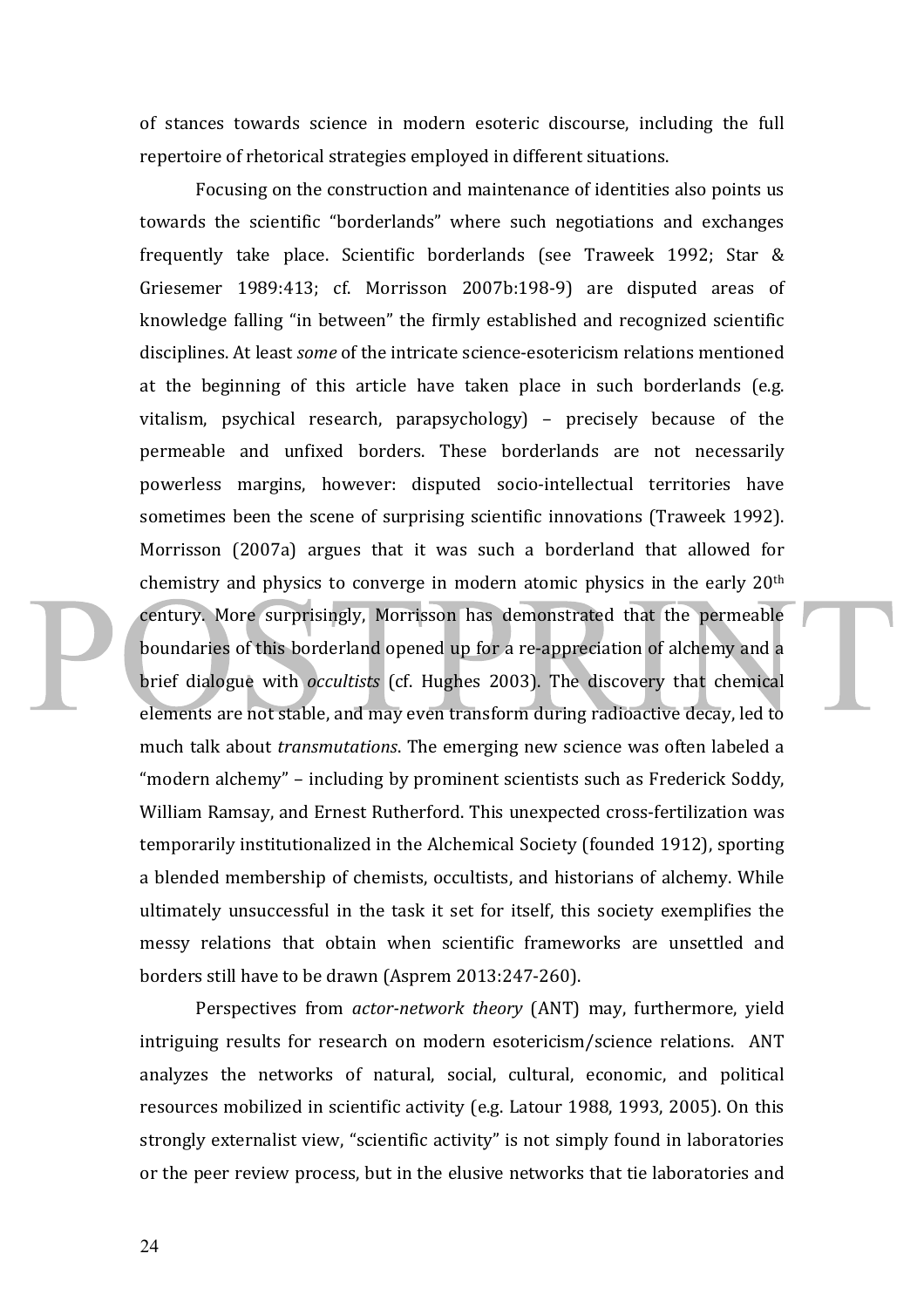scientists together with administrative functionaries, politicians, the press, businesses, humanitarian institutions, and the relevant cultural discourse of the day. The success or failure of a scientific research program depends on the significance of the allies ("actants", in Latour's jargon) it manages to enlist in such "actor-networks". For example, the discipline now known as parapsychology only attained professionalization and university status (in the 1930s) after a process that involved distancing itself from its "unscientfic" spiritualist heritage on the one hand (boundary-work), and allying its research program with scientific, social, and *religious* concerns that were hotly debated at the time (enlisting actants/building network) (see Asprem 2010).

ANT breaks down the distinction between "nature" and "culture" in talk about science, and moves beyond the tiresome debate between social constructionism and naturalism/scientific realism (Latour 1993). In its strongest formulation, ANT rejects both naturalism/realism and postmodern constructionism as giving too much credit either to nature or to culture. The point is *not* simply that scientific data are "socially constructed", but that they are not "purely natural". By focusing on the networks in which scientific objects emerge ANT thus talks of *hybrid objects*, constituted by resources mobilized from a whole range of domains. Textbook examples of hybrid objects include "the hole in the ozone layer", "global warming", and "genetically modified organisms" – all of which are objects entangled in vast webs of knowledge that tie together domains such as meteorology, economy, chemistry, politics, astrophysics, journalism, industry, ecology, biochemistry, activism, ethics, and so forth. Again, the point is certainly not that these objects are *unreal* (the naïve understanding of "constructed"), only that they are *impure* – and that this impurity, furthermore, cannot be helped.

# Concluding Remarks: STS, Esotericism, and the Case of Rupert **Sheldrake**

STS approaches may be useful in unmasking the complex relations between esotericism, science, and other fields of culture. A combined focus on legitimacy and cultural capital, discursive transfers, boundary work, and actor-networks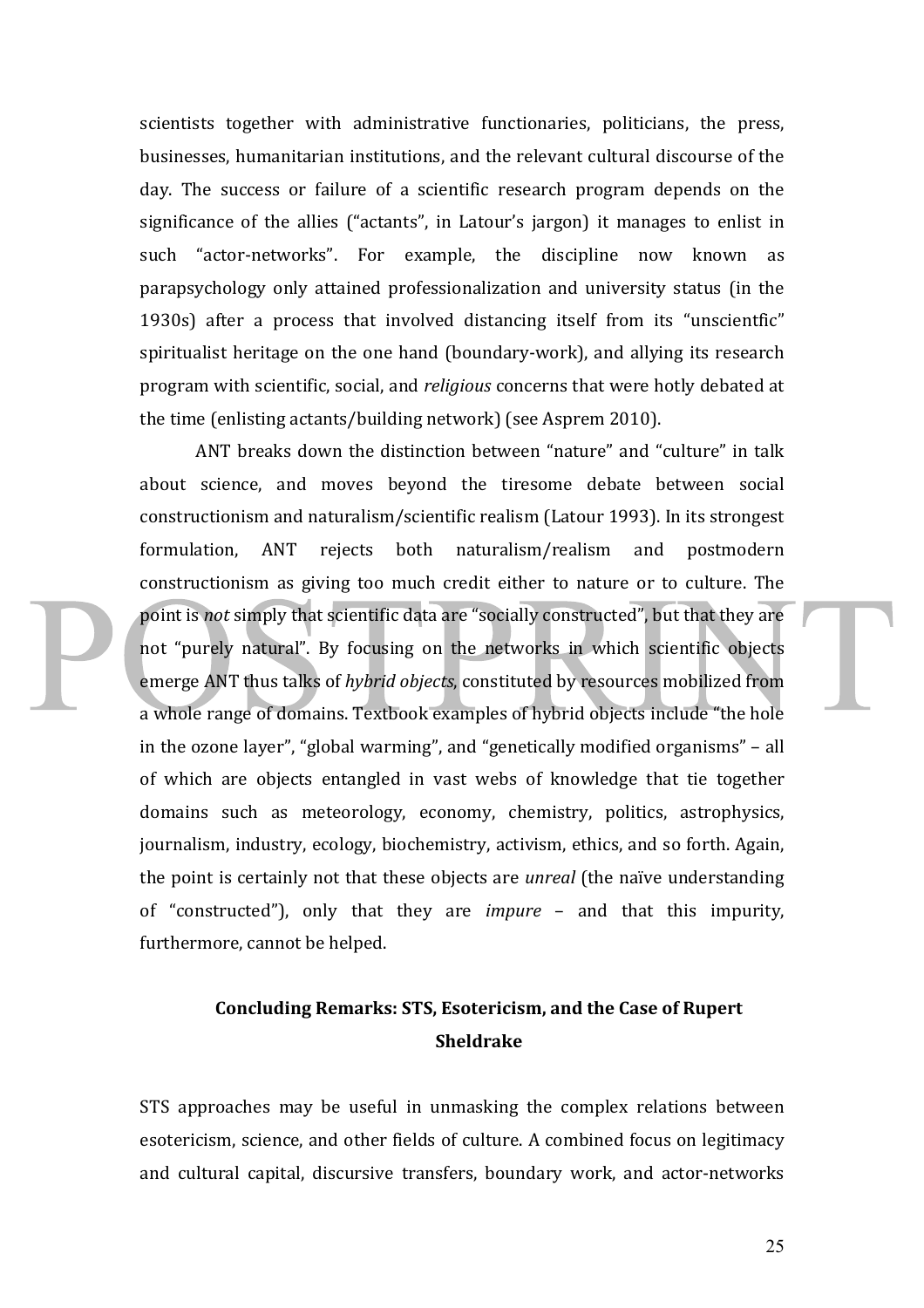equip us to tackle some of the examples mentioned at the outset of this article. Let me briefly illustrate with a single case: if we wish to understand the place of Rupert Sheldrake in contemporary esoteric (and popular) discourse, we need to consider *both* that he has a PhD in biochemistry from the University of Cambridge  $-$  and could not conceivably be considered separate from "proper science" as far as educational background is concerned – *and* that this degree, once attained, is discursively employed in strategic ways that transfer legitimacy to a whole range of ideas that are not necessarily supported by the majority of the scientific community at Cambridge. Thus a focus on scientism as a strategy of legitimacy does not necessarily *preclude* institutionalized scientific merit on the part of the person employing the strategy  $-$  to the contrary, merit may be a *prerequisite* for successfully transferring legitimacy from one domain to another.

Furthermore, an analysis of Sheldrake's stature must look into the processes of recursive boundary-work: his neo-vitalist theories of "morphic resonance" and "morphogenetic fields" forced members of the scientific establishment to enforce the boundaries of proper science, to the extent that the senior editor of *Nature*, John Maddox, entitled his review of Sheldrake's *A New Science of Life* "a book for burning" (Maddox 1981). The review not only represents an act of boundary-work from the editorial chair of *Nature*, however; commercially speaking, it was probably the best review Sheldrake could ever have hoped for. It enabled a form of recursive boundary-work that Sheldrake has been actively engaged in ever since, casting himself as the persecuted and heroic "heretic", and bashing at the "dogmatic" and "closed-minded" materialists that he feels dominate modern science (e.g. Sheldrake 2012). Furthermore, it is the *networks* that connect a Cambridge PhD with popular publishers and a milieu of American New Age prophets, from Terence McKenna to Deepak Chopra, that has made Sheldrake a *commercial* success. This success has, in turn, paved the way for a broadly received, paranormally oriented, mildly oppositional esoteric spirituality, catering to those who like to think of themselves as scientifically minded, but are put off by the anti-religious rhetoric of the New Atheists. All these aspects can be unlocked by merging esotericism research and religious studies approaches with tools from STS, promising to generate a wealth of new research questions.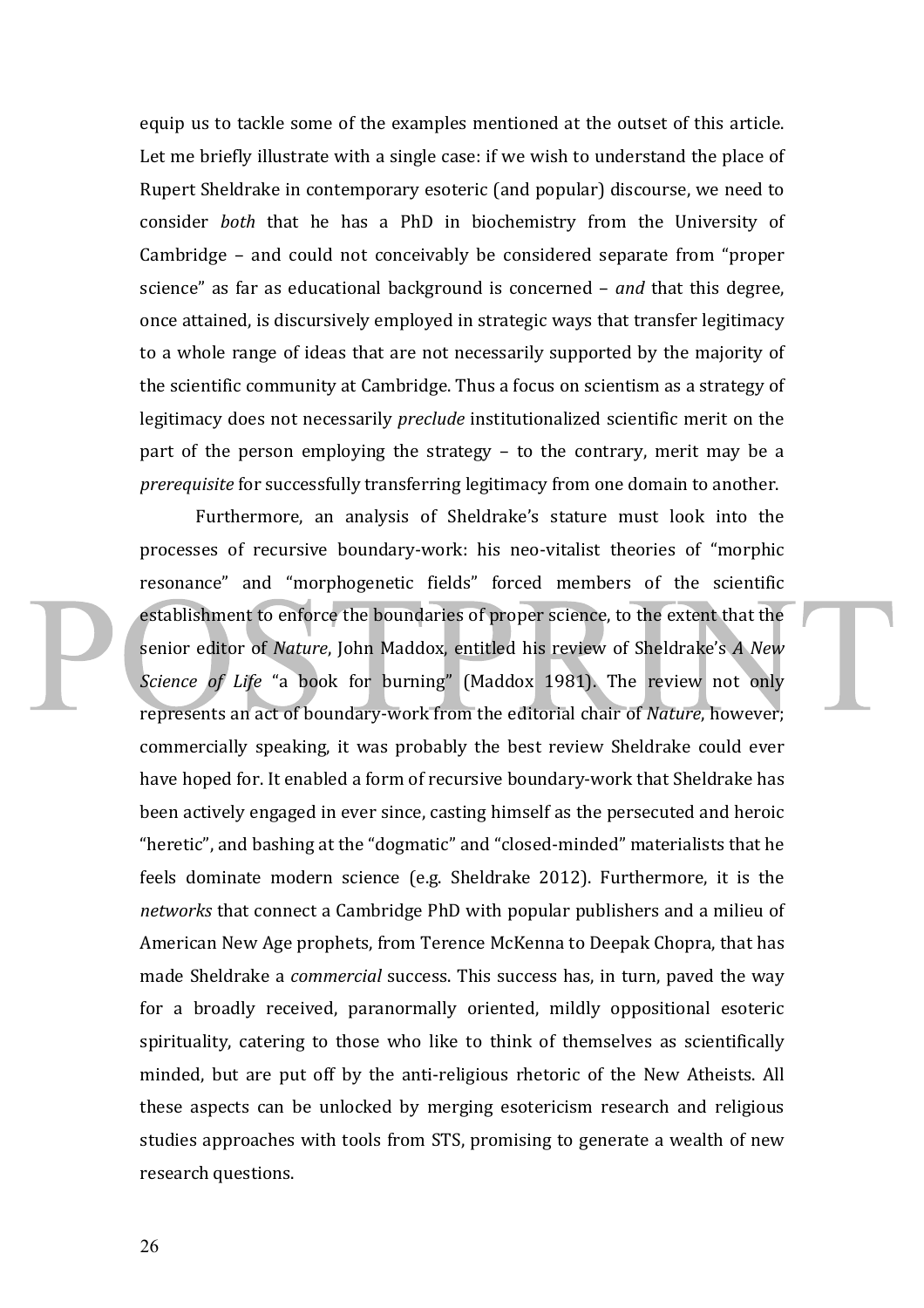#### **Literature**

- Asprem, Egil. 2008. "Magic Naturalized? Negotiating Science and Occult Experience in Aleister Crowley's 'Scientific Illuminism'." Aries 8(2):139-65.
- Asprem, Egil. 2010. "A Nice Arrangement of Heterodoxies: William McDougall and the Professionalization of Psychical Research." *Journal of the History of the Behavioral Sciences* 46(2):123-143.
- Asprem, Egil. 2011. "Pondering Imponderables: Occultism in the mirror of late classical physics." *Aries* 11(2):129-165.
- Asprem, Egil. 2012. *Arguing with Angels: Enochian Magic and Modern Occulture.* Albany, NY: State University of New York Press.
- Asprem, Egil. 2013. *The Problem of Disenchantment: Scientific Naturalism and Esoteric Discourse, 1900-1939.* Faculty of Humanities, University of Amsterdam.

Asprem, Egil & Kennet Granholm (eds.). 2013. Contemporary Esotericism. Sheffield: Equinox Publishing Ltd.

- Barkun, Michael. 2003. A Culture of Conspiracy: Apocalyptic Visions in *Contemporary America*. Berkeley: University of California Press.
- Basil, Robert (ed.). 1988. *Not Necessarily the New Age: Critical Essays*. Buffalo, NY: Prometheus Books.
- Bergunder, Michael. 2010. "What is Esotericism? Cultural Studies Approaches and the Problems of Definition in Religious Studies". Method and Theory in *the Study of Religion* 22:9-96.
- Bourdieu, Pierre. 1986. "The Forms of Capital." In J. E. Richardson (ed.) and Richard Nice (trans.), *Handbook of Theory of Research for the Sociology Education*, New York, NY: Greenwood Press, 241-58.

Butterfield, Herbert. 1931. *The Whig Interpretation of History.* London: Bell.

Campbell, Colin. 1972. "The Cult, the Cultic Milieu, and Secularisation." A *Sociological Yearbook of Religion in Britain* 5: 119-136.

Cantor, G. N. and John Brooke. 1998. *Reconstructing Nature: The Engagement of Science and Religion.* Oxford: Oxford University Press.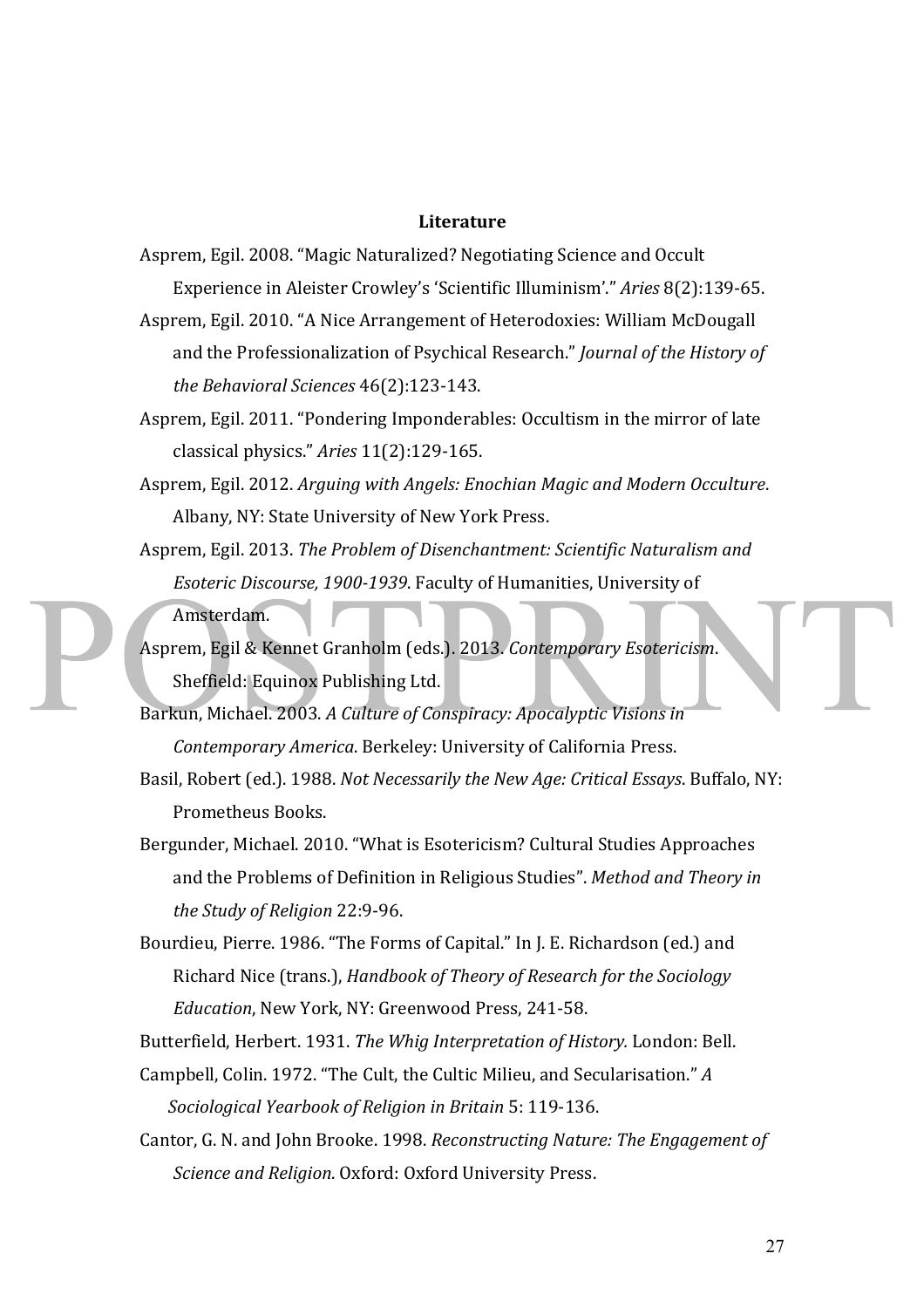- Capra, Fritjof. 1974. *The Tao of Physics: An Exploration of the Parallels between Modern Physics and Eastern Mysticism.* Berkeley, CA: Shambala.
- Clucas, Stephen (ed.). 2006. *John Dee: Interdisciplinary Studies in English Renaissance Thought.* Dordrecht: Springer.
- Clulee, Nicholas. 1988. *John Dee's Natural Philosophy: Between Science and Religion.* London: Routledge.
- Crabtree, Adam. 1993. *From Mesmer to Freud: Magnetic Sleep and the Roots of Psychological Healing*, New Haven: Yale University Press.

Debus, Allen G. 1964. "Review of Yates". *Isis* 55.180:389-391.

Debus, Allen G. (ed.) 2004. *Alchemy and Early Modern Chemistry: Papers from Ambix.* Jeremy Mills.

Dobbs, Mary Jo Teeter. 1975. *The Foundations of Newton's Alchemy, or, "The Hunting of the Greene Lyon"*. Cambridge: Cambridge University Press.

Driesch, Hans. 1908. *The Science and Philosophy of the Organism*. Two Volumes. London: Adam and Charles Black.

- Ellenberger, Henri F. 1970. *The Discovery of the Unconscious: The History and Evolution of Dynamic Psychiatry*. New York: Basic Books.
- Faivre, Antoine. 1994. *Access to Western Esotericism*. Albany: State University of New York Press.
- Forman, Paul. 1971. "Weimar culture, causality, and quantum theory: adaptation by German physicists and mathematicians to a hostile environment." *Historical Studies in the Physical Sciences* 3:1-115.
- Forman, Paul. 1979. "Reception of an Acausal Quantum Mechanics in Germany and Britain." In Seymour Mauskopf (ed.), *The Reception of Unconventional Science*, Washington D.C.: AAAS, 11-50.
- Forman, Paul. 1984. "*Kausalität*, *Anschaullichkeit*, and *Individualität*, or How Cultural Values Prescribed the Character and Lessons Ascribed to Quantum Mechanics." In Nico Stehr and Volker Meja (eds.), *Society and Knowledge*, Piscataway, NJ: Transaction Books, 333-347.
- Galison, Peter. 2008. "Ten Problems in History and Philosophy of Science." *Isis -Focus* 99(1):111-124.
- Garin, Eugenio. 1976. "Divagazioni ermetiche". Rivista critica di storia della *filosofia* 31 :462-466.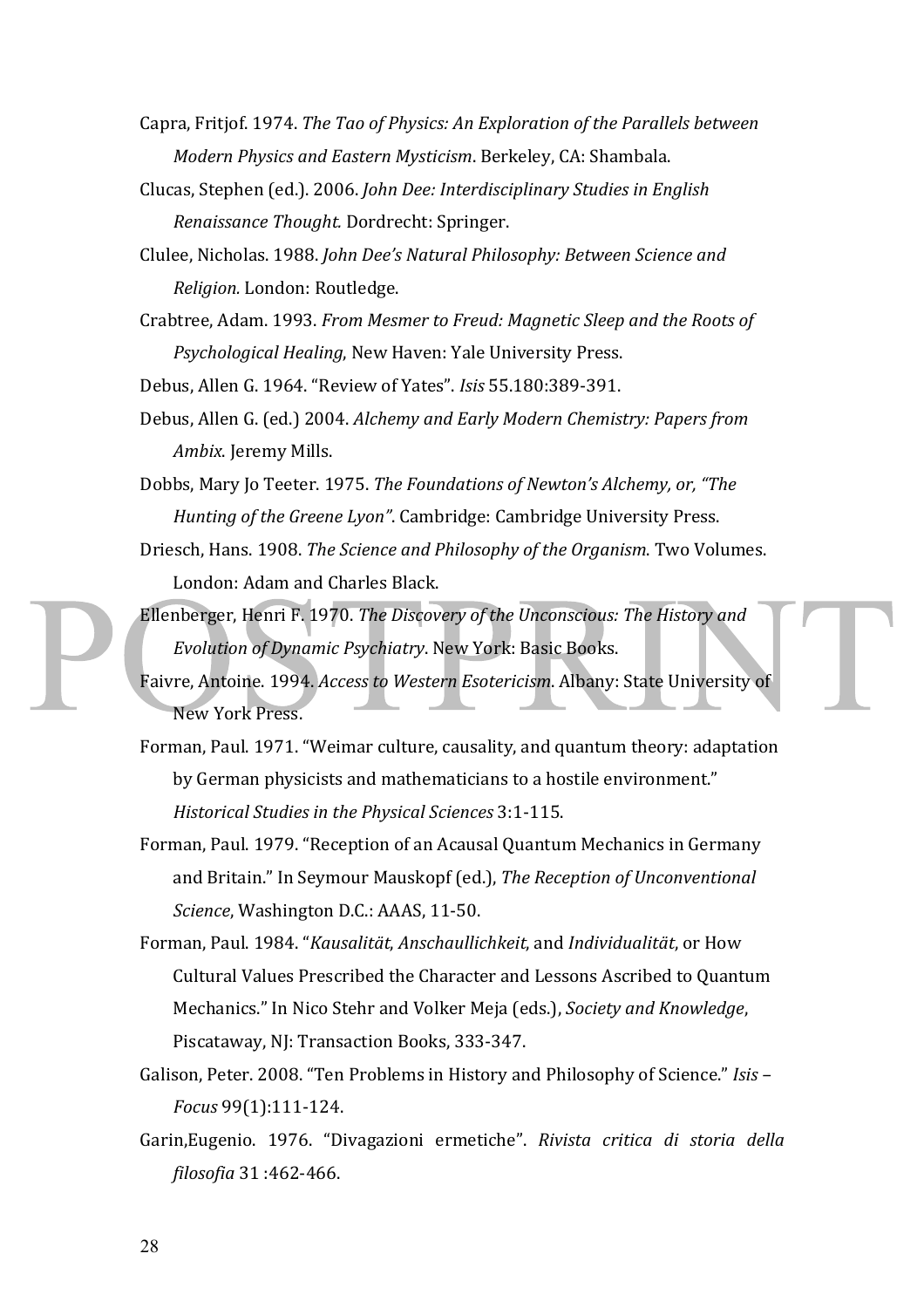- Gieryn, Thomas. 1983. "Boundary-Work and the Demarcation of Science from Non-Science: Strains and Interests in Professional Ideologies of Scientists." *American Sociological Review* 48:781-795.
- Gieryn, Thomas. 1999. *Cultural Boundaries of Science: Credibility on the Line.* Chicago & London: University of Chicago Press.
- Gieser, Suzanne. 2005. *The Innermost Kernel: Depth Psychology and Ouantum Mechanics.* Berlin / Heidelberg: Springer.
- Gigerenzer, Gerd et al. 1990. *The Empire of Chance: How Probability Changed Science and Everyday Life.* Cambridge: Cambridge University Press.
- Godwin, Joscelyn. 1994. *The Theosophical Enlightenment*. Albany: State University of New York Press.
- Griffin, David Ray (ed.). 1988. The Reenchantment of Science: Postmodern *Proposals.* Albany: State University of New York Press.
- Hacking, Ian. 1975. *The Emergence of Probability*. Cambridge: Cambridge University Press.
- Hacking, Ian. 1990. *The Taming of Chance*. Cambridge: Cambridge University Press.
- Hacking, Ian. 1998. Mad Travelers: Reflections on the Reality of Transient Mental *Illnesses*. Cambridge, Mass.: Harvard University Press.
- Hacking, Ian. 1999. *The Social Construction of What?* Cambridge, Mass.: Cambridge University Press.
- Hammer, Olav. 2001. *Claiming Knowledge: Strategies of Epistemology from Theosophy to the New Age.* Leiden: Brill.
- Hammer, Olav. 2004. "Esotericism in New Religious Movements." In James Lewis (ed.), Oxford Handbook of New Religious Movements, Oxford: Oxford University Press, 445-465.
- Hammer, Olav and James R. Lewis (eds.). 2010. *Religion and the Authority of Science*. Leiden: Brill.
- Hanegraaff, Wouter J. 1993. "A Dynamic Typological Approach to the Problem of 'Post-Gnostic' Gnosticism." *ARIES* 16:5-43.
- Hanegraaff, Wouter J. 1996. *New Age Religion and Western Culture: Western Esotericism in the Mirror of Secular Thought*. Leiden: Brill.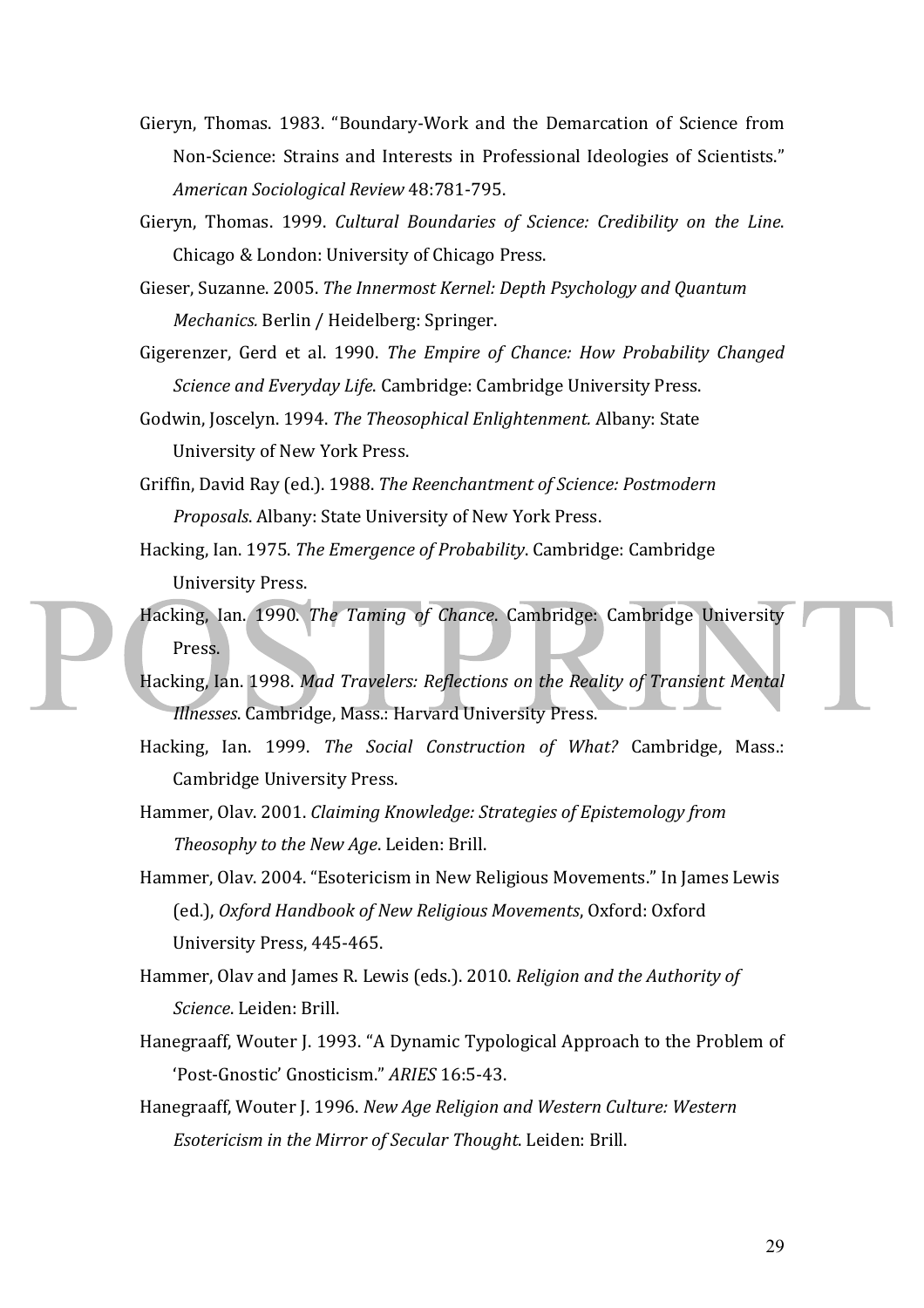- Hanegraaff, Wouter J. 2008. "Reason, Faith, and Gnosis: Potentials and Problematics of a Typological Construct." In Peter Meusbuger Michael Welker, Edgar Wunder (eds.), *Clashes of Knowledge: Orthodoxies and Heterodoxies in Science and Religion*, Berlin: Springer, 133-144.
- Hanegraaff, Wouter J. 2012a. *Esotericism and the Academy: Rejected Knowledge in Western Culture.* Cambridge: Cambridge University Press.
- Hanegraaff, Wouter J. 2012b. "Textbooks and Introductions to Western Esotericism." *Religion* online:DOI:10.1080/0048721X.2012.733245. (accessed February 22, 2013).
- Harkness, Deborah. 1999. *John Dee's Conversations with Angels: Cabala, Alchemy, and the End of Nature.* Cambridge: Cambridge University Press.
- Hess, David J. 1993. *Science in the New Age: The Paranormal, its Defenders and Debunkers, and American Culture.* Madison: University of Wisconsin Press.
- Hesse, Mary. 1970. "Hermeticism and Historiography: An Apology for the Internal History of Science". In Roger H. Stuewer (ed.), *Historical and Philosophical Perspectives of Science*. Minneapolis, MI: University of Minnesota Press.
- Hughes, Jeff. 2003. "Occultism and the Atom: The Curious Story of Isotopes." *Physics World* (September 2003):31-35.
- Jasanoff, S., G. E. Markle, J. C. Petersen & T. Pinch (eds.) 1995. *Handbook of Science* and Technology Studies. Thousand Oaks, CA: Sage Publications, Inc.
- Jung, Carl Gustav, and Wolfgang Pauli. 1952. Naturerklärung und Psyche. Zurich: Raschler Verlag.
- Kaiser, David. 2011. *How the Hippies Saved Physics: Science, Counterculture, and the Quantum Revival*, New York and London, W. W. Norton & Company.
- Kippenberg, Hans G. & Kocku von Stuckrad. 2003. "Religionswissenschaftliche Überlegungen zum religiösen Pluralismus in Deutschland: Eine Öffnung der Perspektiven." In Hartmut Lehmann (ed.), *Multireligiosität im vereinten Europa: Historische und juristische Aspekte*, Göttingen: Wallstein, 145-162.
- Kitcher, Philip. 1998. "A Plea for Science Studies." In Noretta Koertge (ed.), *A House Built on Sand: Exposing Postmodernist Myths about Science, Oxford,* New York, etc.: Oxford University Press, 32-56.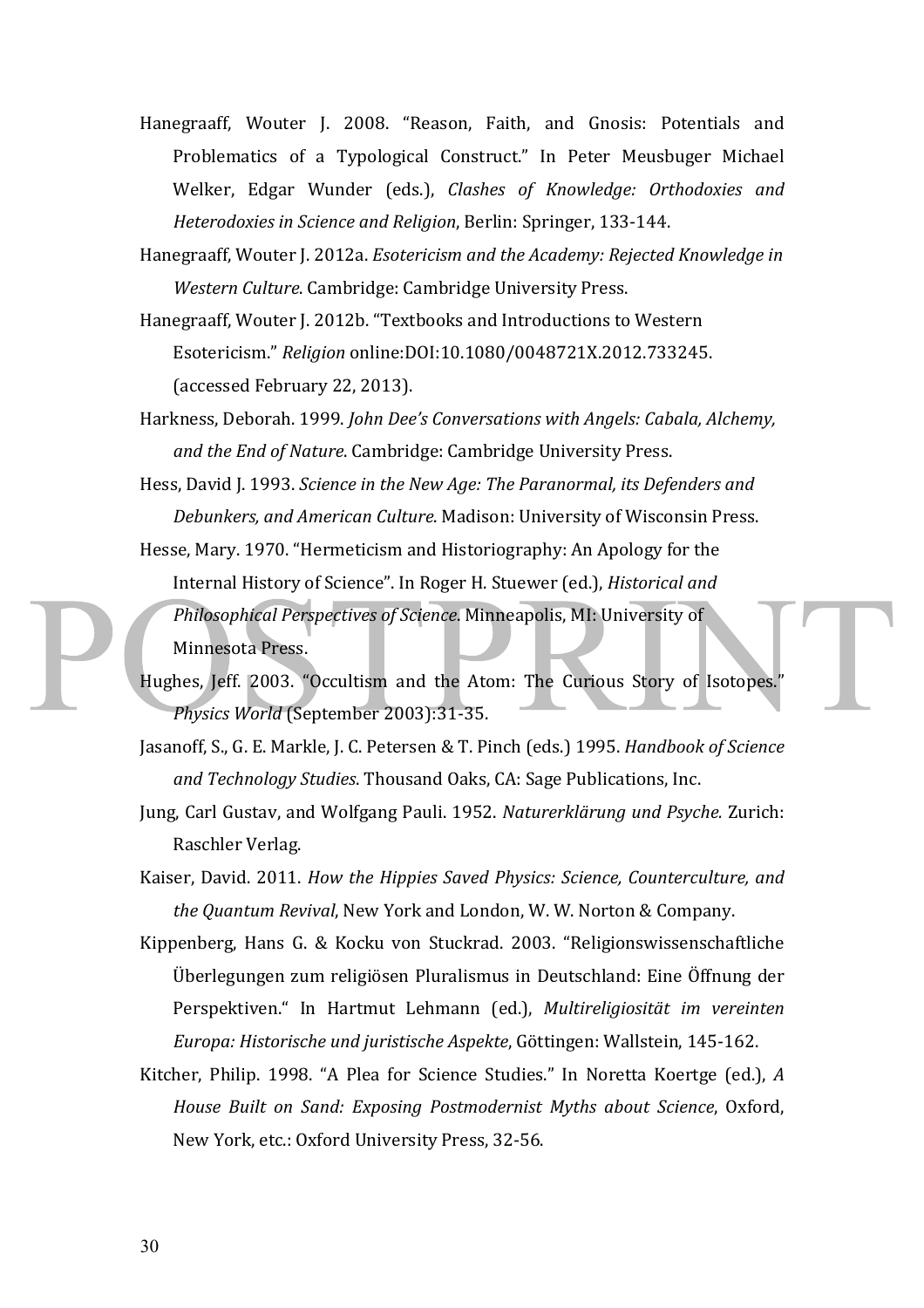- Koertge, Noretta (ed.). 1998. *A House Built on Sand: Exposing Postmodernist Myths about Science.* Oxford, New York, etc.: Oxford University Press.
- Kripal, Jeffrey J. 2010. Authors of the Impossible: The Paranormal and the Sacred. Chicago, IL: University of Chicago Press.
- Kuhn, Thomas. 1962. *The Structure of Scientific Revolutions*. Chicago: University of Chicago Press.
- Laudan, Larry. 1977. *Progress and Its Problems: Towards a Theory of Scientific Growth*. Berkeley: University of California Press.
- Latour, Bruno. 1985. *Science in Action: How to Follow Scientists and Engineers through Society*. Cambridge, MA: Harvard University Press.
- Latour, Bruno. 1988. *The Pasteurization of France*. Cambridge, Mass.: Harvard University Press.
- Latour, Bruno. 1993. We Have Never Been Modern. Translated by Catherine Porter. Cambridge, MA.: Harvard University Press.
- Latour, Bruno. 1999. *Pandora's Hope: Essays on the Reality of Science Studies*. Cambridge, Mass.: Harvard University Press.
- Latour, Bruno. 2005. Reassembling the Social: An Introduction to Actor-Network-**Theory.** Oxford / New York: Oxford University Press.
- Lehrich, Christopher I. 2007. *The Occult Mind: Magic in Theory and Practice*. Ithaca, NY: Cornell University Press.
- Lucier, Paul. 2009. "The Professional and the Scientist in Nineteenth-Century America." *Isis* 100:699-732.
- Maillard, Christine. 2005. "Jung, Carl Gustav." In Wouter Hanegraaff et al. (eds.), *Dictionary of Gnosis and Western Esotericism*, Leiden: Brill, 648-653.

Maddox, John. 1981. "A Book for Burning?" *Nature* 293:245-246.

- McCauley, Robert N. 2011. *Why Religion Is Natural and Science Is Not.* Oxford: Oxford University Press.
- Merton, Robert K. 1973. *The Sociology of Science: Theoretical and Empirical Investigations*. Chicago: The University of Chicago Press.
- Moran, Bruce T. 2005. *Distilling Knowledge: Alchemy, Chemistry, and the Scientific Revolution*. Cambridge & London: Harvard University Press.
- Morrisson, Mark S. 2007a. *Modern Alchemy: Occultism and the Emergence of* Atomic Theory. Oxford: Oxford University Press.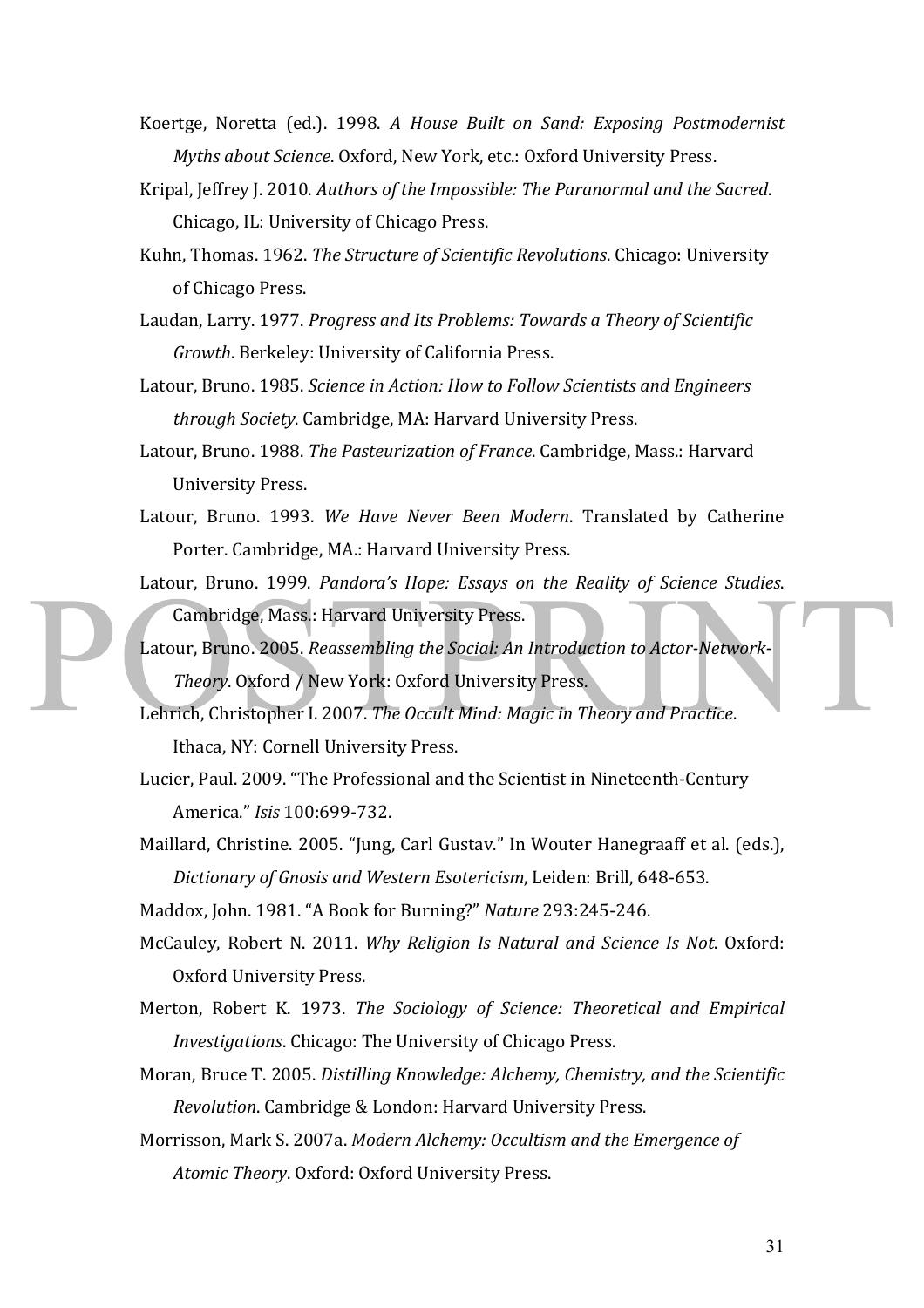- Morrisson, Mark S. 2007b. "Boundary-Work, Border Crossings, and Trading Zones." Appendix A in idem, *Modern Alchemy: Occultism and the Emergence* of Atomic Theory, Oxford: Oxford University Press, 195-204.
- Newman, William R. and Anthony Grafton (eds). 2001. *Secrets of Nature:* Astrology and Alchemy in Early Modern Europe. Cambridge: MIT Press.
- Newman, William R. 2004. *Promethean Ambitions: Alchemy and the Quest to Perfect Nature.* Chicago: University of Chicago Press.
- Noakes, Richard. 1999. "Telegraphy is an Occult Art: Cromwell Fleetwood Varley and the Diffusion of Electricity to the Other World." *British Journal for the History of Science* 32:421-459.
- Noakes, Richard. 2004a. "The Bridge Which Is between Physical and Psychical Research' William Fletcher Barrett, Sensitive Flames and Spiritualism." *History of Science* 42:419-464.
- Noakes, Richard. 2004b. "Spiritualism, Science and the Supernatural in mid-Victorian Britain." In Nicola Brown et al. (eds.), *The Victorian Supernatural*, Cambridge: Cambridge University Press, 23-43.
- Noakes, Richard. 2005. "Ethers, Religion and Politics in Late-Victorian Physics: Beyond the Wynne Thesis." *History of Sciences* 43(4):415-455.
- Noakes, Richard. 2008. "The 'World of the Infinitely Little': Connecting Physical and Psychical Realities circa 1900." *Studies* in History and Philosophy of *Science* 39:323-334.
- Noll, Richard. 1994. *The Jung Cult: Origins of a Charismatic Movement*. Princeton, NJ: Princeton University Press.
- Olson, Richard G. 2008. *Science and Scientism in Nineteenth-Century Europe*. Urbana, IL: University of Illinois Press.
- Owen, Alex. 2004. *The Place of Enchantment: British Occultism and the Culture of the Modern*. Chicago & London: University of Chicago Press.
- Pasi, Marco. 2013. "The Problems of Rejected Knowledge: Thoughts on Wouter Hanegraaff's *Esotericism and the Academy*." *Religion* 43(2):201-212.
- Pickering, Andrew. 1984. *Constructing Quarks: A Social History of Particle Physics.* Chicago: The University of Chicago Press.
- Popper, Karl. 1959. *The Logic of Scientific Discovery*. London: Hutchinson & Co.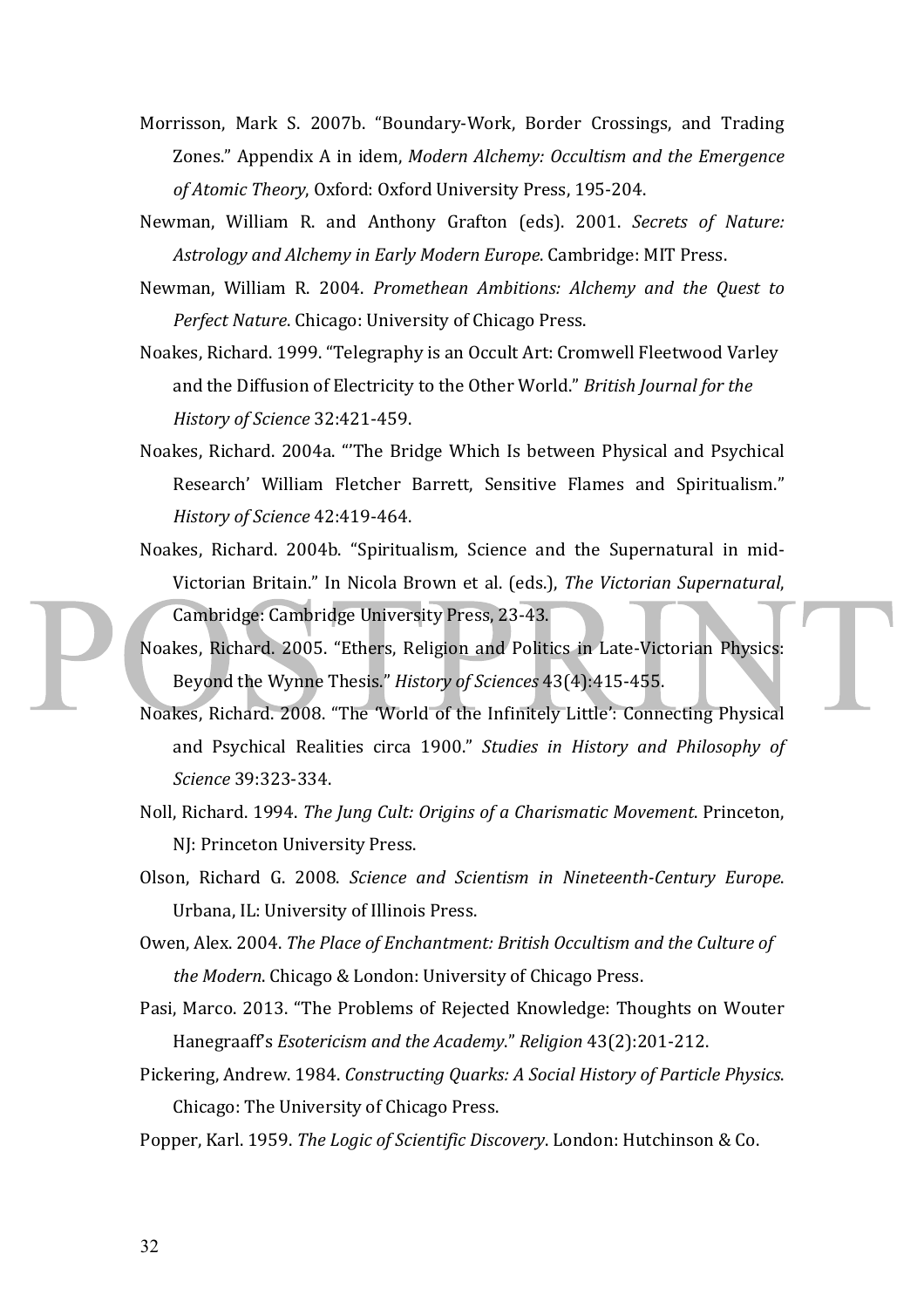- Principe, Larry & William R. Newman. 2001. "Some Problems with the Historiography of Alchemy." In Newman and Anthony Grafton (eds.), Secrets of Nature: Astrology and Alchemy in Early Modern Europe, Cambridge: MIT Press, 385-432.
- Principe, Larry & William R. Newman. 2002. *Alchemy Tried in the Fire: Starkey*, *Boyle, and the Fate of Helmontian Chymistry*. Chicago: University of Chicago Press.
- Quine, Willard Van Orman. 1953. "Mr. Strawson on Logical Theory". Mind 62.248:433-451.
- Quine, Willard Van Orman. 1969. "Epistemology Naturalized". In idem, *Ontological Relativity & Other Essays, New York, NY: Columbia University* Press, 69-90.
- Sarton, George. 1924. "The New Humanism." *Isis* 6.1:9-42.
- Sheldrake, Rupert. 1981. A New Science of Life: The Hypothesis of Formative *Causation*. London: Paladin Grafton Books.
- Sheldrake, Rupert. 2012. *The Science Delusion: Freeing the Spirit of Inquiry*. Hachette: Hodder & Staughton.
- Star, Susan Leigh & James R. Griesemer. 1989. "Institutional Ecology, 'Translations' and Boundary Objects: Amateurs and Professionals in Berkeley's Museum of Vertebrate Zoology, 1907-39." *Social Studies of Science*, 19(3):387-420.
- Stuckrad, Kocku von. 2005. "Western Esotericism: Towards an Integrative Model of Interpretation." Religion 34:78-97.
- Stuckrad, Kocku von. 2008a. "Esoteric Discourse and the European History of Religion." In Tore Ahlbäck (ed.), *Western Esotericism*, Abo: Donner Institute, 217-236.
- Stuckrad, Kocku von. 2008b. "Interreligious Transfers in the Middle Ages: The Case of Astrology." *Journal of Religioun in Europe* 1(1):34-59.
- Stuckrad, Kocku von. 2008c. "Rewriting the Book of Nature: Kabbalah and the Metaphors of Contemporary Life Sciences." *Journal for the Study of Religion*, *Nature, and Culture* 2(4):419-442.
- Stuckrad, Kocku von. 2010. *Locations of Knowledge in Medieval and Early Modern Europe: Esoteric Discourse and Western Identities*. Leiden: Brill.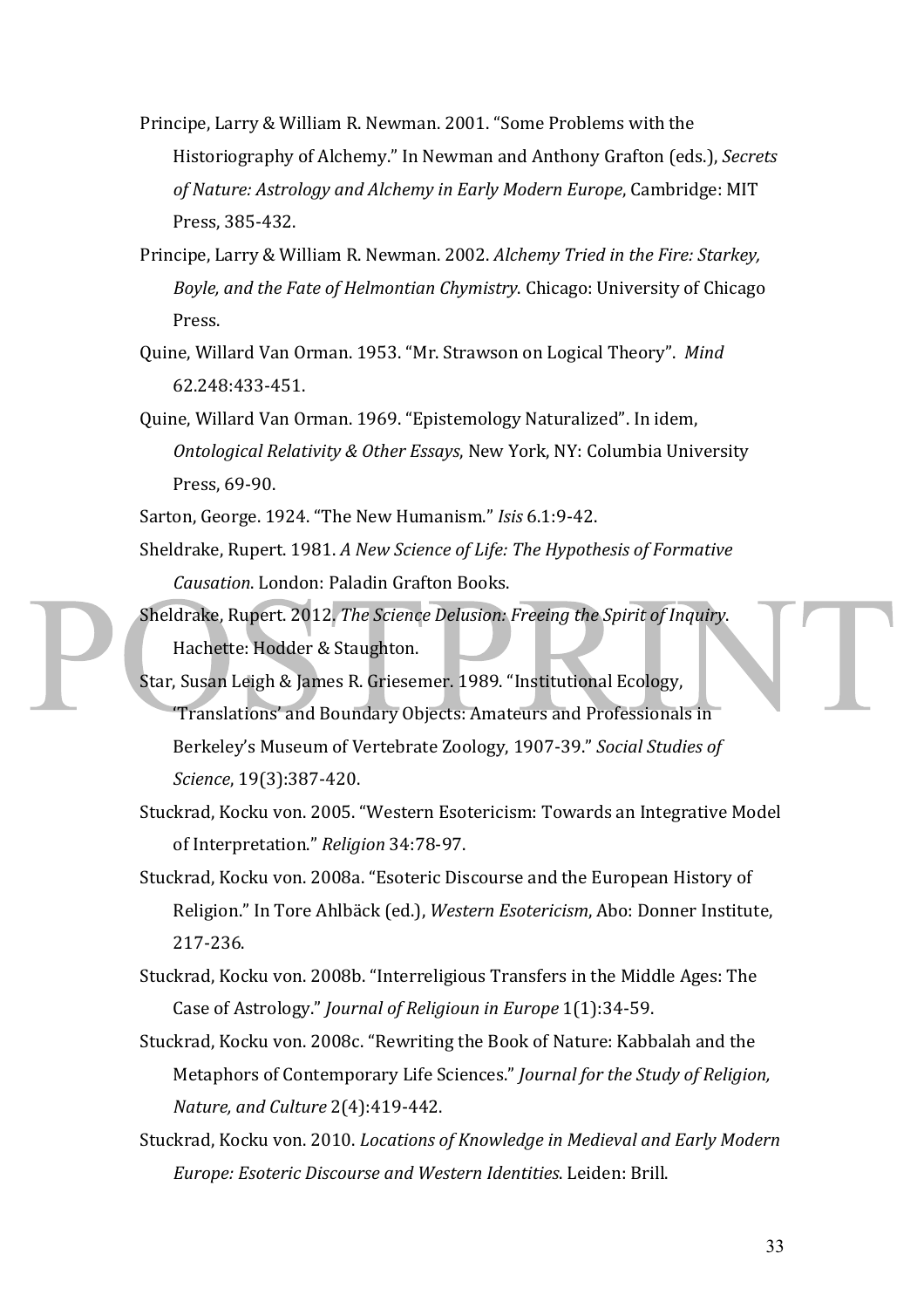- Stuckrad, Kocku von. 2013. "Discursive Transfers and Reconfigurations: Tracing the Religious and the Esoteric in Secular Culture". In Egil Asprem & Kennet Granholm (eds.), *Contemporary Esotericism*, Sheffield: Equinox Ltd., 226-243.
- Taves, Ann. 2003. "Religious Experience and the Divisible Self: William James (and Frederic Myers) as Theorist(s) of Religion". *Journal of the American Academy of Religion* 71.2:303-326.
- Tiryakian, Edward A (ed.). 1974. On the Margins of the Visible: Sociology, the *Esoteric, and the Occult.* New York: Krieger Publishing Company.
- Traweek, Sharon. 1992. "Border Crossings: Narrative Strategies in Science Studies and among Physicists in Tsukuba Science City, Japan." In Andrew Pickering (ed.), *Science as Practice and Culture*, Chicago: University of Chicago Press, 429-64.
- Turner, Frank Miller. 1974. *Between Science and Religion: the Reaction to Scientific Naturalism in Late Victorian England*. New Haven: Yale University Press.
- Turner, F. M. (1993). "The Victorian conflict between science and religion: A professional dimension." In idem, *Contesting Cultural Authority: Essays in* Victorian Intellectual Life, Cambridge: Cambridge University Press, 171-200.
- Urban, Hugh. 1997. "Elitism and Esotericism: Strategies of Secrecy and Power in South Indian Tantra and French Freemasonry." Numen 44:1-38.
- Urban, Hugh. 1998. "The Torment of Secrecy: Ethical and Epistemological Problems in the Study of Esoteric Traditions". *History of Religions* 37(3):209-248.
- Urban, Hugh. 2005. "Religion and Secrecy in the Bush Administration: The Gentleman, the Prince and the Simulacrum." *Esoterica* 7: 1-38.
- Urban, Hugh. 2006. "Fair Game: Secrecy, Security, and the Church of Scientology in Cold War America." *Journal of the American Academy of Religion* 74(2):356-389.
- Vickers, Brian (ed.). 1984. Occult and Scientific Mentalities in the Renaissance. Cambridge: Cambridge University Press.
- Vickers, Brian. 1988. "On the Function of Analogy in the Occult." In Ingrid Merkel and Allen G. Debus (eds.), *Hermeticism and the Renaissance*, London: Associated University Press, 265-292.